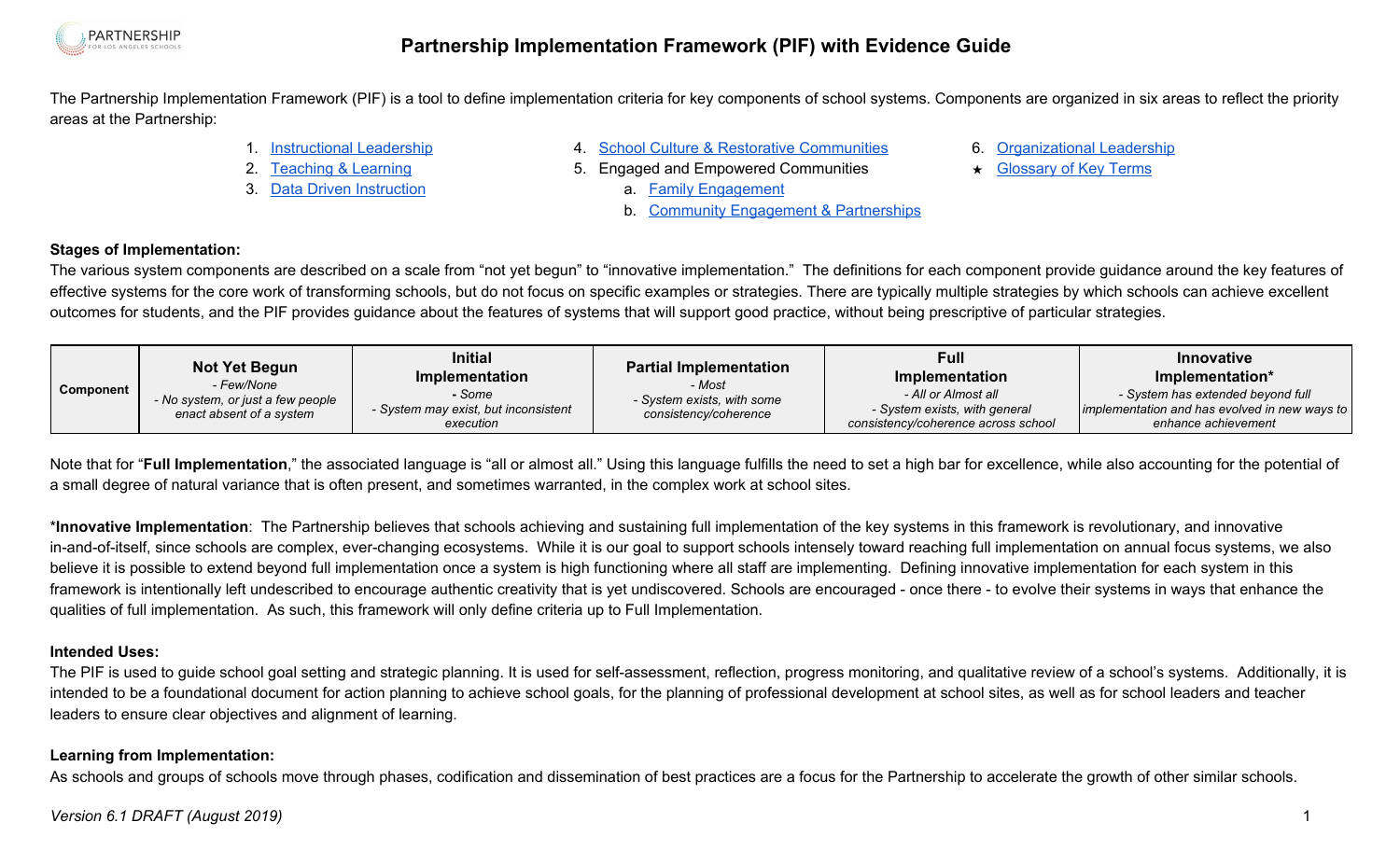

<span id="page-1-0"></span>

|                                                         |                                                                                                                                                                                                                                                                                                                                                                                         | <b>Evidence Guide</b>                                                                                                                                                                                                                                                                                                                                                                                                                                     |                                                                                                                                                                                                                                                                                                                                                                                                                                                                                                                           |                                                                                                                                                                                                                                                                                                                                                                                                                                                                                                |                                                                                                                                                                                                                                                                                                                                                      |
|---------------------------------------------------------|-----------------------------------------------------------------------------------------------------------------------------------------------------------------------------------------------------------------------------------------------------------------------------------------------------------------------------------------------------------------------------------------|-----------------------------------------------------------------------------------------------------------------------------------------------------------------------------------------------------------------------------------------------------------------------------------------------------------------------------------------------------------------------------------------------------------------------------------------------------------|---------------------------------------------------------------------------------------------------------------------------------------------------------------------------------------------------------------------------------------------------------------------------------------------------------------------------------------------------------------------------------------------------------------------------------------------------------------------------------------------------------------------------|------------------------------------------------------------------------------------------------------------------------------------------------------------------------------------------------------------------------------------------------------------------------------------------------------------------------------------------------------------------------------------------------------------------------------------------------------------------------------------------------|------------------------------------------------------------------------------------------------------------------------------------------------------------------------------------------------------------------------------------------------------------------------------------------------------------------------------------------------------|
| <b>Component</b>                                        | <b>Not Yet Begun</b>                                                                                                                                                                                                                                                                                                                                                                    | <b>Initial</b><br>Implementation                                                                                                                                                                                                                                                                                                                                                                                                                          | <b>Partial</b><br>Implementation                                                                                                                                                                                                                                                                                                                                                                                                                                                                                          | Full<br>Implementation                                                                                                                                                                                                                                                                                                                                                                                                                                                                         | Where to find evidence?<br><b>TLF and SLF Element Alignment</b>                                                                                                                                                                                                                                                                                      |
| <b>Vision and</b><br>Coherence                          | School leaders and teacher leaders rarely<br>collaborate to establish an instructional<br>vision or set goals. The instructional vision<br>and goals of the school may exist but are<br>not clearly defined or known across the<br>school community. The work of the ILT<br>inconsistently focuses on shifting teacher<br>practice and school culture to meet the<br>needs of students. | School leaders and teacher leaders sometimes<br>collaborate to establish the instructional vision<br>and goals of the school resulting in inconsistent<br>knowledge across the school community. The<br>work of the ILT and teacher teams<br>inconsistently focuses on shifting teacher<br>practice and school culture to meet the needs<br>of students and prepare them for college<br>completion. The vision is rarely communicated<br>to stakeholders. | School leaders and teacher leaders mostly<br>work collaboratively to establish a shared<br>instructional vision and goals of the school<br>resulting in general knowledge across the<br>school community. The vision may address<br>equity and college completion. The work of<br>the ILT and teacher teams is mostly focused<br>on shifting teacher practice and school culture<br>to meet the needs of students and prepare<br>them for college completion. The vision is<br>communicated to stakeholders periodically. | School leaders and teacher leaders work<br>collaboratively to establish a shared<br>instructional vision and goals of the school, that<br>include a focus on equity and college<br>completion. The work of the ILT and teacher<br>teams consistently focuses on shifting teacher<br>practice and school culture to meet the needs<br>of students and prepare them for college<br>completion. The vision is regularly and<br>effectively communicated to inspire and unite<br>all stakeholders. | <b>Sources of Evidence</b><br>CTA goals<br>$\bullet$<br>ILT visioning documents and communications<br>to staff<br>Observation of ILT, PD/faulty meetings and<br>teacher team meetings<br>SLF -- 2b1, 3b3                                                                                                                                             |
| Intentional Us<br>of Time                               | Few or none of the ILT and teacher<br>team/PLC meetings are scheduled for the<br>year, or are scheduled but consistently<br>unclear or inconsistent. Meetings are not<br>outcome-oriented and rarely monitor<br>progress toward goals or school wide<br>systems. Leadership of key systems is not<br>distributed among school leaders and<br>teacher leaders.                           | ILT and teacher team meetings are scheduled<br>for the year, but may be frequently interrupted<br>or may be inconsistently attended. Some<br>interrupted. Membership of teams may be   meetings are outcome-oriented and are used<br>to monitor progress toward goals and school<br>wide systems. Leadership of key systems is<br>inconsistently distributed among school leaders<br>land teacher leaders.                                                | ILT and teacher team meetings are regularly<br>scheduled for the year and are attended with<br>fidelity. Most meetings are outcome-oriented<br>and are used to monitor progress toward<br>goals and school wide systems. Leadership of<br>key systems is distributed among some<br>school leaders and teacher leaders.                                                                                                                                                                                                    | Time for the ILT, and all teacher teams to meet<br>regularly is held sacred. Meetings are<br>outcome-oriented and are used to monitor<br>progress towards goals and the school wide<br>systems in place to achieve those goals,<br>including PD cycles, data driven-instruction,<br>teacher observation and coaching, and teacher<br>collaboration. Leadership of these systems is<br>distributed across school and teacher leaders,<br>and is strategically supported.                        | <b>Sources of Evidence</b><br>ILT schedule, meeting agendas, and records<br>$\bullet$<br>of attendance<br>Teacher team/PLC records<br>Observation/video of ILT and teacher team<br>meetings<br>Varied data - assessment, attendance.<br>$\bullet$<br>referral, etc.<br>Pre and post meeting emails to team<br>$\bullet$<br>SLF -- 1a3, 3a3, 3b3, 6b1 |
| <b>Data Driven</b><br><b>Decision</b><br><b>Making</b>  | School leaders and the ILT may look at<br>data periodically, but have not yet begun<br>to track and analyze data systematically.<br>Data is rarely used to inform decisions<br>about teaching and learning, and<br>improvement in student outcomes and<br>school systems is not the result of data<br>analysis.                                                                         | School leaders and the ILT are beginning to<br>track and analyze school, teacher and student<br>data. This data is sometimes used to make<br>informed decisions about teaching and<br>learning, which may improve student outcomes<br>and school systems.                                                                                                                                                                                                 | School leaders, the ILT and teacher teams<br>track and analyze school, teacher and student<br>level data with some consistency. The school<br>builds some capacity to effectively access and<br>manage data. This data is used to make<br>informed decisions about teaching and<br>learning that often improve student outcomes<br>and school systems.                                                                                                                                                                    | School leaders, the ILT and teacher teams<br>consistently track and analyze multiple<br>measures of school, teacher and student level<br>data. The school builds internal capacity to<br>effectively access and manage data. This data<br>is used to make informed decisions about<br>teaching and learning that consistently improve<br>student outcomes and school systems.                                                                                                                  | <b>Sources of Evidence</b><br>CTA goals<br>$\bullet$<br>Assessment plan<br>PD Plan and observations of implementation<br>Varied data - assessment, attendance, etc.<br>Data driven decision making protocols<br>Data informed action plans<br>$\bullet$<br><b>SLF</b> -- 2c1, 2c2                                                                    |
| <b>System for</b><br><b>Capacity</b><br><b>Building</b> | The ILT has not yet begun to execute a<br>system for capacity building across the<br>school that supports adult learning and<br>growth in practice. There is little to no<br>evidence that adult learning is the result of<br>an intentionally built system.                                                                                                                            | The ILT is beginning to execute a system for<br>capacity building across the school that<br>supports adult learning and growth in practice.<br>The capacity building system may include<br>effective PD cycles, uneven facilitation of adult<br>learning experiences, and occasional<br>opportunities for coaching and feedback<br>resulting in closing gaps in pedagogical<br>knowledge, skill, or mindsets.                                             | The ILT executes on a system for capacity<br>building across the school that mostly<br>supports adult learning resulting in some<br>growth in practice. The capacity building<br>system may include effective PD cycles,<br>strong facilitation of adult learning<br>experiences, and opportunities for coaching<br>and feedback resulting in closing some gaps<br>in pedagogical knowledge, skill, and mindsets                                                                                                          | The ILT executes on a system for capacity<br>building across the school that consistently<br>supports adult learning, meets group and<br>individual needs, and results in consistent<br>growth in practice. The capacity building<br>system includes effective PD cycles, strong<br>facilitation of adult learning experiences, and<br>regular opportunities for coaching and<br>feedback resulting in closing gaps in<br>pedagogical knowledge, skill and mindsets                            | <b>Sources of Evidence</b><br>Agendas, attendance and PowerPoint<br>$\bullet$<br>PD Plan (Cycles)<br>PD exit tickets/staff feedback<br>$\bullet$<br>PFS and LAUSD Experience Survey data<br>Follow up emails to staff<br>Coaching and observation notes/video<br><b>SLF</b> - 3a2, 3a4                                                               |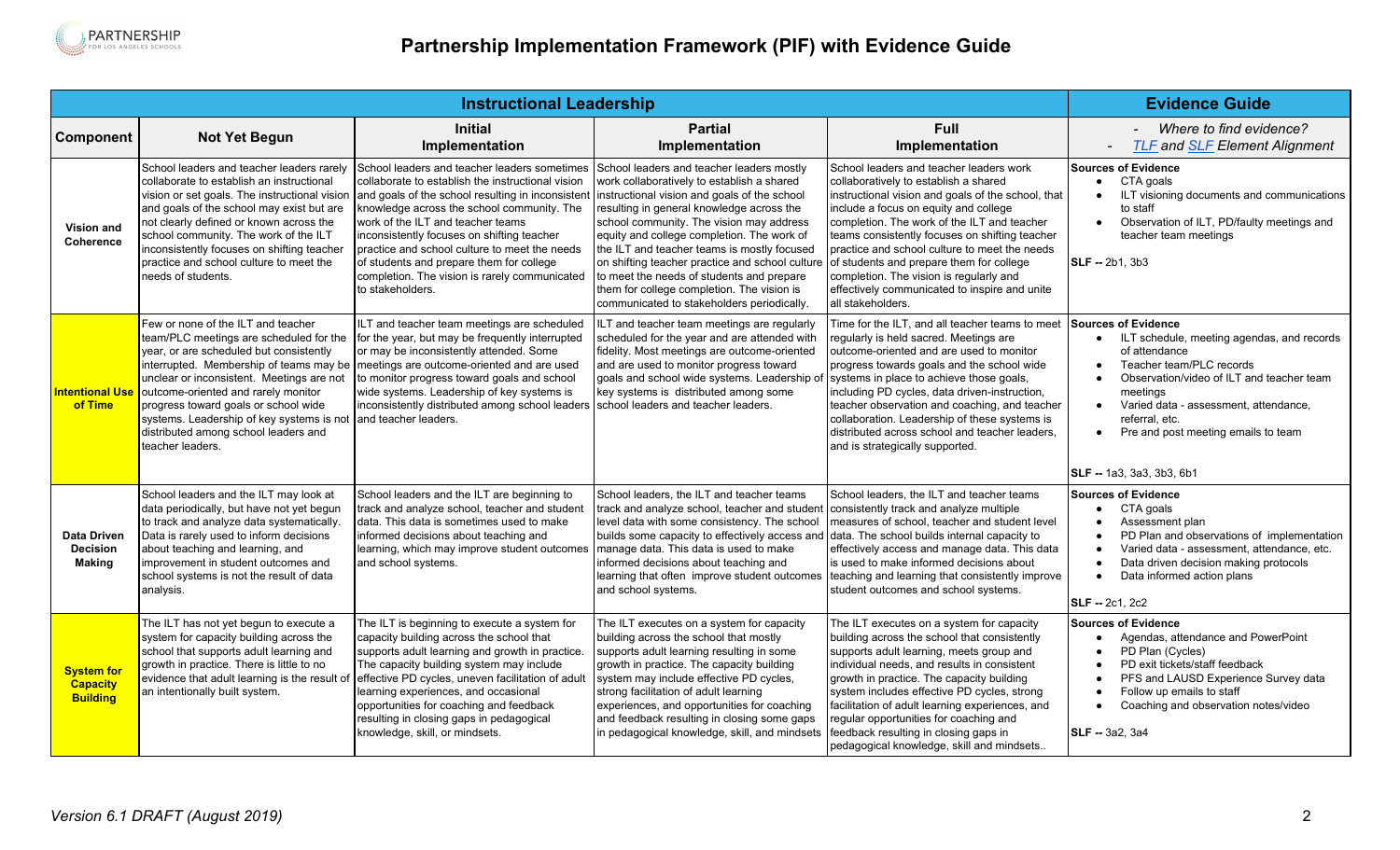

<span id="page-2-0"></span>

|                          |                                                                                                                                                                                                                                                                                                                                                                                                                                                      | <b>Evidence Guide</b>                                                                                                                                                                                                                                                                                                                                                                                                                                                                                                         |                                                                                                                                                                                                                                                                                                                                                                                                                                                                                                     |                                                                                                                                                                                                                                                                                                                                                                                                                                                                                                                         |                                                                                                                                                                                                                                                                                                                                                                                                             |
|--------------------------|------------------------------------------------------------------------------------------------------------------------------------------------------------------------------------------------------------------------------------------------------------------------------------------------------------------------------------------------------------------------------------------------------------------------------------------------------|-------------------------------------------------------------------------------------------------------------------------------------------------------------------------------------------------------------------------------------------------------------------------------------------------------------------------------------------------------------------------------------------------------------------------------------------------------------------------------------------------------------------------------|-----------------------------------------------------------------------------------------------------------------------------------------------------------------------------------------------------------------------------------------------------------------------------------------------------------------------------------------------------------------------------------------------------------------------------------------------------------------------------------------------------|-------------------------------------------------------------------------------------------------------------------------------------------------------------------------------------------------------------------------------------------------------------------------------------------------------------------------------------------------------------------------------------------------------------------------------------------------------------------------------------------------------------------------|-------------------------------------------------------------------------------------------------------------------------------------------------------------------------------------------------------------------------------------------------------------------------------------------------------------------------------------------------------------------------------------------------------------|
| Component                | <b>Not Yet Begun</b>                                                                                                                                                                                                                                                                                                                                                                                                                                 | <b>Initial</b><br>Implementation                                                                                                                                                                                                                                                                                                                                                                                                                                                                                              | <b>Partial</b><br>Implementation                                                                                                                                                                                                                                                                                                                                                                                                                                                                    | Full<br>Implementation                                                                                                                                                                                                                                                                                                                                                                                                                                                                                                  | Where to find evidence?<br><b>TLF and SLF Element Alignment</b><br>$\overline{\phantom{a}}$                                                                                                                                                                                                                                                                                                                 |
| Instructional<br>Vision  | The school's instructional vision is<br>unclear or nonexistent. Practices are<br>not coherent across grades and<br>departments. There is little to no<br>evidence that practices are culturally<br>relevant, standards-aligned, develop<br>independence, including the use of<br>technology to increase access and<br>differentiation, and/or reflect an<br>emphasis on the development of the<br>skills needed for college completion.              | The school's instructional vision is clear, but<br>practices in alignment with the vision are<br>present in only some grades/departments.<br>There is limited evidence that practices are<br>culturally relevant, standards-aligned, develop<br>independence, include the use of technology to<br>increase access and differentiation, and/or<br>reflect an emphasis on the development of the<br>skills needed for college completion.                                                                                       | The school's instructional vision is clear and<br>practices, in alignment with the vision, are<br>coherent across most grades/departments.<br>The vision and practices may be culturally<br>relevant, standards-aligned, develop<br>independence, include the use of technology<br>to increase access and differentiation, and/or<br>reflect an emphasis on the development of<br>the development of the skills needed for<br>college completion.                                                   | The school's instructional vision is clear and is<br>internalized by all or almost all staff, such that the<br>practices, in alignment with the vision, are<br>coherent across all or almost all<br>grades/departments. Practices are consistently<br>culturally relevant, standards-aligned, develop<br>independence, use technology to increase access<br>and differentiation, and reflect an emphasis on the<br>development of the skills needed for college<br>completion.                                          | <b>Sources of Evidence</b><br>Written vision statement, or related<br>documents<br>PD Plan<br>$\bullet$<br>Classroom observation<br>Tasks and assessments given to students<br>Student work samples<br>$\bullet$<br>Teacher focus group<br>TLF -- 1b1, 1b4, 1d1, 3c1<br>SLF -- 2a1, 2a2, 2b1, 3a1                                                                                                           |
| Guaranteed<br>Curriculum | The school has not yet ensured that<br>high quality, standards aligned<br>curriculum, is adopted for all content<br>areas. If it does exist in some<br>classrooms, it is not systematic by<br>grade or department. Departures from<br>the curriculum are often made without<br>any study or data. Instructional<br>strategies often lack rigor and do not<br>meet the independent learning<br>demands of the standards.                              | The school ensures that high quality,<br>standards aligned curriculum, where it exists,<br>is adopted for all content areas.<br>Implementation of the curriculum ensures that<br>instructional strategies preserve the rigor and<br>independent learning demands of the<br>standards in some classes. The school's use<br>of curriculum ensures that some teachers<br>enact it.                                                                                                                                               | The school ensures that high quality,<br>standards aligned curriculum, where it exists.<br>is adopted for all content areas. Informed<br>departures from the curriculum are mostly<br>made from careful study and data.<br>Implementation of the curriculum mostly<br>ensures that instructional strategies preserve<br>the rigor and independent learning demands<br>of the standards. The school's use of<br>curriculum ensures that most teachers enact<br>t, and most students experience it.   | The school ensures that high quality, standards<br>aligned curriculum, where it exists, is adopted for<br>all content areas. Informed departures from the<br>curriculum are only made from careful study and<br>data. Implementation of the curriculum ensures<br>that instructional strategies preserve the rigor and<br>independent learning demands of the standards.<br>The school's use of curriculum ensures that all or<br>almost all teachers enact it, and students<br>experience it, in all lessons.          | <b>Sources of Evidence</b><br>Curriculum adopted meets demands of the<br>standards (Consider EdReports)<br>Written curriculum documents (unit plans,<br>lesson plans, scopes and sequence)<br>Whiteboard configuration<br>$\bullet$<br>Common planning meeting artifacts<br>Observation of teacher planning meeting<br>Observations of classrooms<br>TLF -- 1a1, 1c1, 1d1, 3c1, 3c3, 3c4<br>SLF -- 3b1, 6a5 |
| <b>Planning</b>          | There is little or no evidence that<br>teachers and teacher teams' protected<br>planning time results in written plans.<br>Few, if any students consistently<br>experience appropriately rigorous,<br>standards aligned instruction. If there<br>are plans for instruction, they do not<br>intentionally reinforce a culture of<br>independent learning. Few, if any<br>teachers show evidence of daily lesson<br>planning with rigorous objectives. | Teachers and teacher teams' protected<br>planning time mostly results in prepared and<br>enacted unit(s) of study for some<br>grades/departments. For some students, it<br>ensures they consistently experience<br>appropriately rigorous, standards aligned<br>instruction. Plans for instruction consistently<br>may reinforce a culture of independent<br>learning. Some teachers show evidence of<br>daily lesson planning with rigorous SMART<br>objectives in line with curricular pacing and<br>student mastery needs. | Teachers and teacher teams' protected<br>planning time mostly results in prepared and<br>enacted unit(s) of study for<br>grades/departments that ensure most<br>students consistently experience<br>appropriately rigorous, standards aligned<br>instruction. Plans for instruction often<br>reinforce a culture of independent learning.<br>Most teachers show evidence of daily lesson<br>planning with rigorous SMART objectives in<br>line with curricular pacing and student<br>mastery needs. | Teachers and teacher teams' protected planning<br>time results in prepared and enacted unit(s) of<br>study for grades/departments that ensure all or<br>almost all students consistently experience<br>appropriately rigorous, standards aligned<br>instruction. Plans for instruction consistently<br>reinforce a culture of independent learning. All or<br>almost all teachers show evidence of daily lesson<br>planning with rigorous SMART objectives in line<br>with curricular pacing and student mastery needs. | <b>Sources of Evidence</b><br>Written curriculum documents (unit plans,<br>$\bullet$<br>lesson plans, scopes and sequence)<br>Classroom observation<br>$\bullet$<br>Whiteboard configuration<br>Observation of teacher planning meeting<br>TLF -- 1a2, 1c1, 1d1, 1d4, 1e2, 3a1, 2b2, 3a1, 3c1<br>SLF -- 3a1, 3a3, 3b1                                                                                       |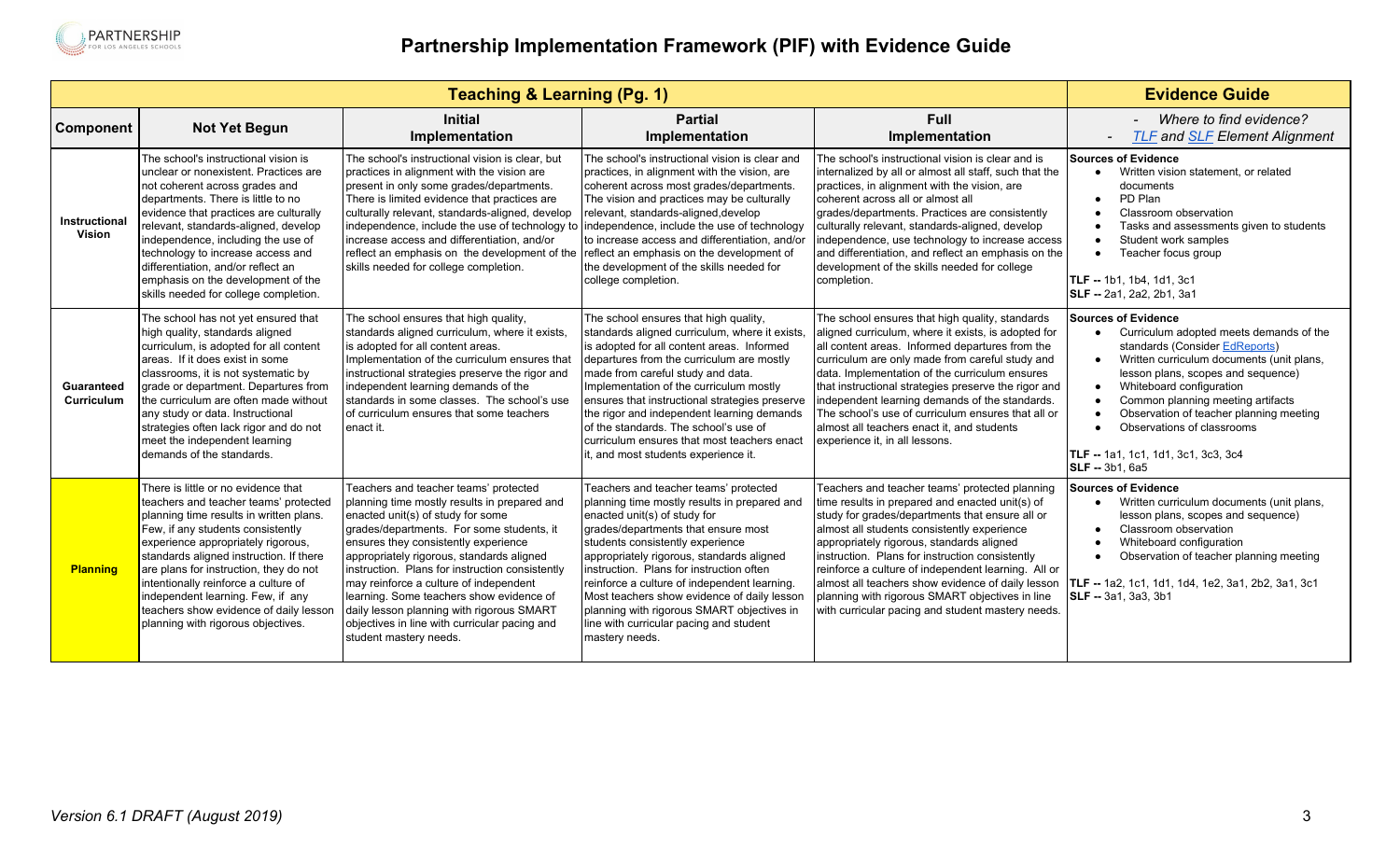

|                                                           |                                                                                                                                                                                                                                                                                                                                                                                        | <b>Evidence Guide</b>                                                                                                                                                                                                                                                                                                                                                                                                                                                                                                                                                                                           |                                                                                                                                                                                                                                                                                                                                                                                                                                                                                                                                                                                            |                                                                                                                                                                                                                                                                                                                                                                                                                                                                                                                                                                                                                |                                                                                                                                                                                                                                                                                       |
|-----------------------------------------------------------|----------------------------------------------------------------------------------------------------------------------------------------------------------------------------------------------------------------------------------------------------------------------------------------------------------------------------------------------------------------------------------------|-----------------------------------------------------------------------------------------------------------------------------------------------------------------------------------------------------------------------------------------------------------------------------------------------------------------------------------------------------------------------------------------------------------------------------------------------------------------------------------------------------------------------------------------------------------------------------------------------------------------|--------------------------------------------------------------------------------------------------------------------------------------------------------------------------------------------------------------------------------------------------------------------------------------------------------------------------------------------------------------------------------------------------------------------------------------------------------------------------------------------------------------------------------------------------------------------------------------------|----------------------------------------------------------------------------------------------------------------------------------------------------------------------------------------------------------------------------------------------------------------------------------------------------------------------------------------------------------------------------------------------------------------------------------------------------------------------------------------------------------------------------------------------------------------------------------------------------------------|---------------------------------------------------------------------------------------------------------------------------------------------------------------------------------------------------------------------------------------------------------------------------------------|
| Component                                                 | <b>Not Yet Begun</b>                                                                                                                                                                                                                                                                                                                                                                   | <b>Initial</b><br>Implementation                                                                                                                                                                                                                                                                                                                                                                                                                                                                                                                                                                                | <b>Partial</b><br>Implementation                                                                                                                                                                                                                                                                                                                                                                                                                                                                                                                                                           | <b>Full</b><br>Implementation                                                                                                                                                                                                                                                                                                                                                                                                                                                                                                                                                                                  | Where to find evidence?<br><b>TLF and SLF Element Alignment</b><br>$\overline{\phantom{a}}$                                                                                                                                                                                           |
| <b>Delivery of</b><br><b>Instruction</b>                  | Instructional strategies generally provide<br>limited opportunity for students to bear<br>the cognitive load. Pedagogy and<br>instructional strategies, could be<br>consistent with the standards, but allow<br>for dependent learning with many<br>students. There is uneven<br>communication of high expectations and<br>completion, with few scaffolds to meet<br>individual needs. | Some teachers enact instructional strategies<br>that provide students with an opportunity to<br>bear the cognitive load. Pedagogy and<br>instructional strategies somewhat ensure the<br>demands of the standards are met and a<br>culture of independent learning is not present<br>for all students. Some students are still<br>acculturated into a dependent learning stance.<br>don't align with being on track for college   The net impact for some students is consistent<br>communication of high expectations,<br>sometimes with adequate scaffolds.                                                   | Most teachers enact instructional strategies<br>that ensure students consistently bear the<br>cognitive load. Pedagogy and instructional<br>strategies mostly ensure the demands of the<br>standards are met and a culture of<br>independent learning are fully enacted, in<br>most classrooms. The net impact for most<br>students is consistent communication of high<br>completion, with appropriate scaffolds.                                                                                                                                                                         | All or almost all teachers enact instructional<br>strategies that ensure students consistently bear<br>the cognitive load during instruction. Pedagogy<br>and instructional strategies ensure the demands of<br>the standards are met and a culture of<br>independent learning is fully enacted in all or<br>almost all classrooms. The net impact is consistent<br>communication of high expectations for learning in<br>expectations for learning in service of college service of college completion, with appropriate<br>scaffolds.                                                                        | <b>Sources of Evidence</b><br>Classroom observation<br>$\bullet$<br>Tasks and assessments given to students<br>Student work samples<br>$\bullet$<br>TLF -- 3a1, 3a3, 3b1, 3b2, 3c1<br>TLF -- 3b1, 3b2, 3c1                                                                            |
| <b>Formative</b><br><b>Assessment</b><br><b>Practices</b> | Few teachers' assessment practices are<br>aligned with the school's vision for<br>assessment or the vision doesn't exist.<br>Yet, few teachers may use checks for<br>understanding, but not as a result of a<br>schoolwide system.                                                                                                                                                     | Some teachers' assessment practices are<br>aligned with the school's vision for assessment<br>and consistently reflect the varied use of<br>checks for understanding, self-assessment,<br>feedback from teachers and peers, and<br>includes multiple opportunities to show<br>mastery. Most provide timely feedback to<br>students about their learning resulting in most<br>students having a clear understanding of their<br>performance, progress and next learning steps<br>to progress towards mastery. As a result, most<br>teachers make effective adjustments to meet<br>most students' learning needs. | Most teachers' assessment practices are<br>aligned with the school's vision for<br>assessment and mostly reflect the varied<br>use of checks for understanding.<br>self-assessment, feedback from teachers<br>and peers, with multiple opportunities to<br>show mastery. Practices for providing timely<br>feedback to students about their learning<br>result in most students having a clear<br>understanding of their performance.<br>progress and next learning steps to progress<br>towards mastery. Most teachers make<br>effective adjustments to meet students'<br>learning needs. | All or almost all teachers' assessment practices<br>are aligned with the school's vision for assessment<br>and consistently reflect the varied use of checks<br>for understanding, self-assessment, feedback from<br>teachers and peers, with multiple opportunities to<br>show mastery. Practices for providing timely<br>feedback to students about their learning result in<br>all students having a clear understanding of their<br>performance, progress and next learning steps to<br>progress towards mastery. Teachers consistently<br>make effective adjustments to meet students'<br>learning needs. | Sources of Evidence<br>Classroom observation<br>Tasks and assessments given to students<br>Student work samples<br>School's written assessment plan<br>$\bullet$<br>Rubrics and assessment criteria<br><b>TLF --</b> 1e1, 1e2, 1e3, 1e4, 3d1, 3d2, 3d3, 3d4<br><b>SLF</b> -- 3a4, 3b2 |
| <b>Differentiation</b>                                    | Few to no teachers adopt or develop<br>effective pedagogical practices such that<br>few students are able to access the<br>grade level texts and curriculum.<br>Subgroups who struggle most are rarely<br>able to access the curriculum and<br>demonstrate growth.                                                                                                                     | Some teachers adopt, develop, and refine<br>effective pedagogical practices to allow<br>students to access the grade level texts and<br>curriculum and demonstrate growth. Some<br>teachers effectively implement strategies to<br>support the subgroups who struggle most.                                                                                                                                                                                                                                                                                                                                     | Most teachers adopt, develop, and refine<br>effective pedagogical practices allowing<br>most students, including the subgroups who<br>struggle most, to consistently access the<br>grade level texts and curriculum and<br>demonstrate growth.                                                                                                                                                                                                                                                                                                                                             | All or almost all teachers adopt, develop, and<br>refine effective pedagogical practices allowing all<br>or almost all students, including the subgroups<br>who struggle most, to consistently access the<br>grade level texts and curriculum, and demonstrate<br>growth. Classroom practices for differentiation are<br>aligned with the school's system for intervention<br>and ensure students who need additional support<br>receive it.                                                                                                                                                                   | <b>Sources of Evidence</b><br>Written curriculum documents with evidence<br>$\bullet$<br>of differentiated planning<br>Classroom observation<br>Assessments<br>$\bullet$<br>TLF -- 1b1, 1d1, 1e2, 3c1, 3d2<br><b>SLF</b> -- 3b1, 3b2                                                  |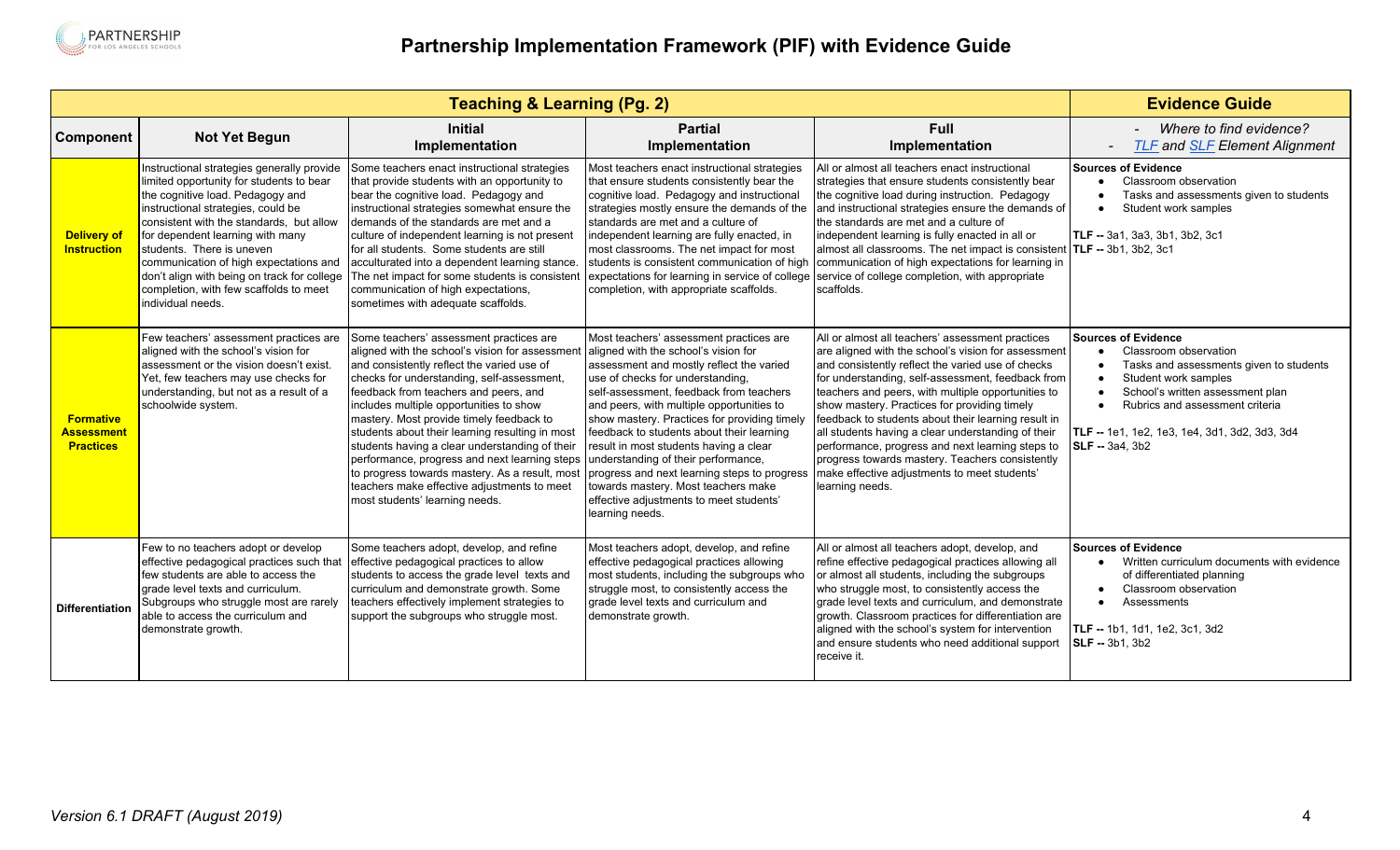

|                                 |                                                                                                                                                                                                                                                                                                                                                                                                                                                                                                                                                  | <b>Evidence Guide</b>                                                                                                                                                                                                                                                                                                                                                                                                                                                                                                                                                                          |                                                                                                                                                                                                                                                                                                                                                                                                                                                                                                                                                            |                                                                                                                                                                                                                                                                                                                                                                                                                                                                                                                                                                                                                                          |                                                                                                                                                                                                                                                                                                                                         |
|---------------------------------|--------------------------------------------------------------------------------------------------------------------------------------------------------------------------------------------------------------------------------------------------------------------------------------------------------------------------------------------------------------------------------------------------------------------------------------------------------------------------------------------------------------------------------------------------|------------------------------------------------------------------------------------------------------------------------------------------------------------------------------------------------------------------------------------------------------------------------------------------------------------------------------------------------------------------------------------------------------------------------------------------------------------------------------------------------------------------------------------------------------------------------------------------------|------------------------------------------------------------------------------------------------------------------------------------------------------------------------------------------------------------------------------------------------------------------------------------------------------------------------------------------------------------------------------------------------------------------------------------------------------------------------------------------------------------------------------------------------------------|------------------------------------------------------------------------------------------------------------------------------------------------------------------------------------------------------------------------------------------------------------------------------------------------------------------------------------------------------------------------------------------------------------------------------------------------------------------------------------------------------------------------------------------------------------------------------------------------------------------------------------------|-----------------------------------------------------------------------------------------------------------------------------------------------------------------------------------------------------------------------------------------------------------------------------------------------------------------------------------------|
| Component                       | <b>Not Yet Begun</b>                                                                                                                                                                                                                                                                                                                                                                                                                                                                                                                             | <b>Initial</b><br>Implementation                                                                                                                                                                                                                                                                                                                                                                                                                                                                                                                                                               | <b>Partial</b><br>Implementation                                                                                                                                                                                                                                                                                                                                                                                                                                                                                                                           | Full<br>Implementation                                                                                                                                                                                                                                                                                                                                                                                                                                                                                                                                                                                                                   | Where to find evidence?<br><b>TLF</b> and <b>SLF</b> Element Alignment                                                                                                                                                                                                                                                                  |
| <b>Disciplinary</b><br>Literacy | l Few or no teachers teachers attend to<br>the development of discipline specific<br>literacy skills. Literacy may be prioritized<br>primarily in ELA classes. The<br>components of literacy (speaking,<br>listening, reading, writing, and the use of<br>academic language) are not all<br>addressed with most students. Few<br>students know their reading level and<br>have clear goals for growth, and few<br>teachers are targeting supports.                                                                                               | Some teachers attend to the development of<br>discipline specific literacy skills. Some<br>students have opportunities to engage<br>regularly with the components of literacy -<br>speaking, listening, reading and writing - and<br>the use of academic language. Some students<br>know their reading level, have clear goals for<br>growth, can describe their reading interests,<br>and some teachers enact targeted supports.                                                                                                                                                              | Most teachers attend to the development of<br>discipline specific literacy skills. The<br>components of literacy - speaking, listening,<br>reading and writing - and the use of<br>academic language are taught and<br>growth, can describe their reading interests,<br>and most teachers enact targeted supports.                                                                                                                                                                                                                                         | All or almost all teachers attend to the<br>development of discipline specific literacy skills.<br>The components of literacy - speaking, listening,<br>reading and writing - and the use of academic<br>language are explicitly taught and prioritized with<br>prioritized with most students. Most students all students. All students know their reading level,<br>know their reading level, have clear goals for   have clear goals for growth, can describe their<br>reading interests, and teachers enact targeted<br>supports.                                                                                                    | Sources of Evidence<br>Classroom observation<br>Written curriculum documents with evidence<br>of intentional planning for literacy<br>Use of complex, grade level texts<br>Running records and reading level data<br>Student groupings<br>Student work samples<br>Tasks and assessments<br><b>TLF</b> -- 1d1. 3a4<br><b>SLF</b> -- 3a2. |
| Classroom<br><b>Environment</b> | Few classrooms are arranged<br>purposefully to create a space conducive<br>to appropriately rigorous learning. Posted<br>Instructional materials materials do not<br>generally support the development of<br>relevant skills and content knowledge<br>toward standards and college<br>completion. Little student work posted<br>reflects examples of rigorous,<br>standards-aligned tasks. Feedback to<br>students may not be present.<br>Classrooms maybe disorganized and<br>cluttered, making materials and<br>resources difficult to access. | Some classrooms are arranged purposefully to<br>create a space conducive to rigorous and<br>college completion oriented learning. Some<br>posted instructional materials are connected to<br>learning, and some support students in<br>developing skills and knowledge that facilitate<br>rigorous thinking and a culture of independent<br>learning. Some student work posted reflects<br>examples of standards-aligned tasks, and<br>includes actionable feedback to students.<br>Some classrooms are clutter free.<br>Organization of materials and resources limits<br>access to students. | Most classrooms are arranged purposefully<br>to create a space conducive to rigorous and<br>instructional materials are mostly connected<br>to learning, and mostly support students in<br>developing skills and knowledge that<br>facilitate rigorous thinking and a culture of<br>independent learning. Most student work<br>posted reflects examples of standards -<br>aligned tasks, and includes actionable<br>feedback to students. Most classrooms are<br>clutter free and materials and resources are<br>organized and accessible to all students. | All or almost all classrooms are arranged<br>purposefully to create a space conducive to<br>college completion oriented learning. Posted rigorous and college completion oriented learning.<br>Posted instructional materials are connected to<br>learning, and support students in developing skills<br>and knowledge that facilitate rigorous thinking and<br>a culture of independent learning. Student work<br>posted reflects examples of standards-aligned<br>tasks, and includes actionable feedback to<br>students. Classrooms are clutter free, and<br>materials and resources are organized and<br>accessible to all students. | Sources of Evidence<br>Classroom observation<br>Images of classroom decoration and<br>instructional supports<br>Posted tasks and student work, and teacher<br>feedback<br>Survey results<br><b>TLF</b> -- 2a1. 2a2. 2a3. 2b4<br><b>SLF</b> - 4a1, 6c1                                                                                   |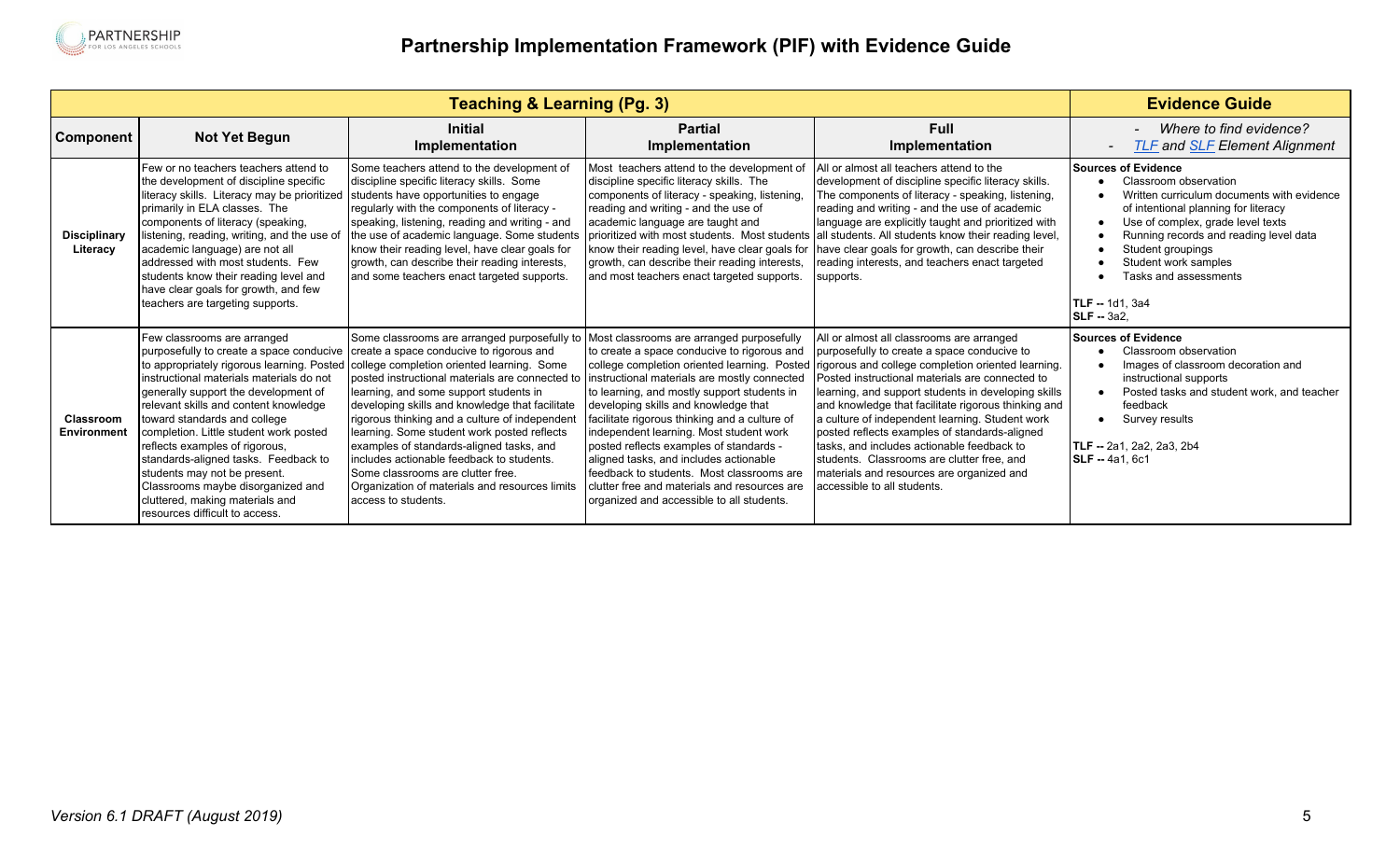

<span id="page-5-0"></span>

|                                                           |                                                                                                                                                                                                                                                                                           | <b>Evidence Guide</b>                                                                                                                                                                                                                                                                                                                                                                                                                                   |                                                                                                                                                                                                                                                                                                                                                                                                                                                                                        |                                                                                                                                                                                                                                                                                                                                                                                                                                                                                    |                                                                                                                                                                                                                                                                                                     |
|-----------------------------------------------------------|-------------------------------------------------------------------------------------------------------------------------------------------------------------------------------------------------------------------------------------------------------------------------------------------|---------------------------------------------------------------------------------------------------------------------------------------------------------------------------------------------------------------------------------------------------------------------------------------------------------------------------------------------------------------------------------------------------------------------------------------------------------|----------------------------------------------------------------------------------------------------------------------------------------------------------------------------------------------------------------------------------------------------------------------------------------------------------------------------------------------------------------------------------------------------------------------------------------------------------------------------------------|------------------------------------------------------------------------------------------------------------------------------------------------------------------------------------------------------------------------------------------------------------------------------------------------------------------------------------------------------------------------------------------------------------------------------------------------------------------------------------|-----------------------------------------------------------------------------------------------------------------------------------------------------------------------------------------------------------------------------------------------------------------------------------------------------|
| Component                                                 | <b>Not Yet Begun</b>                                                                                                                                                                                                                                                                      | <b>Initial</b><br>Implementation                                                                                                                                                                                                                                                                                                                                                                                                                        | <b>Partial</b><br>Implementation                                                                                                                                                                                                                                                                                                                                                                                                                                                       | <b>Full</b><br>Implementation                                                                                                                                                                                                                                                                                                                                                                                                                                                      | Where to find evidence?<br><b>TLF</b> and <b>SLF</b> Element Alignment                                                                                                                                                                                                                              |
| <b>Vision for</b><br><b>Assessmen</b><br><b>Practices</b> | The school does not have a written<br>assessment plan, or the plan is not<br>implemented. Few teachers use<br>common assessments, rubrics, and<br>scoring practices that are standards<br>aligned. Teacher teams' use of data to<br>monitor student mastery is minimal or<br>nonexistent. | The school has a written assessment plan<br>that includes at least summative and<br>formative assessment practices. Some<br>teachers use common assessments, rubrics.<br>and scoring practices that are standards<br>aligned. The vision includes expecting that<br>data is examined by teachers periodically to<br>monitor student learning outcomes.                                                                                                  | The school has a comprehensive<br>assessment plan in place that includes<br>summative, formative and ongoing<br>assessment practices. Most teachers use<br>common formative assessments, rubrics,<br>and scoring practices that are standards<br>aligned and consistent with school curricula<br>and practices. The vision includes<br>expecting teacher teams to use<br>assessment data to monitor student<br>mastery and adjust instruction to improve<br>student learning outcomes. | The school has a comprehensive assessment<br>plan in place that includes summative,<br>formative and ongoing assessment practices.<br>All teachers use common formative<br>assessments, rubrics, and scoring practices<br>that are standards aligned and consistent with<br>school curricula and practices. The vision<br>includes expecting teacher teams to use<br>assessment data to monitor student mastery<br>and adjust instruction to improve student<br>learning outcomes. | <b>Sources of Evidence -</b><br><b>Assessment Plan</b><br>$\bullet$<br>Visit to teacher team meetings<br>Common planning time observations and<br>artifacts<br>Assessments and tasks<br>$\bullet$<br>Assessment Data Shared with Staff<br>TLF - 1e1, 1e2, 1e3, 1e4<br>SLF - 2b1, 2b2, 2c1, 2c2, 3a4 |
| <b>Execution of</b><br><b>Data Cycles</b>                 | The school does not have a system for<br>data-driven instruction. Few teacher<br>teams use data systematically to inform<br>their instruction, though some<br>individuals may use data effectively.                                                                                       | The school is developing a system for<br>data-driven instruction or has one that is<br>inconsistently implemented. It includes time<br>to meet and protocols to examine data.<br>Time for calibration may or may not be<br>protected. Some teachers conduct follow up<br>assessment and progress monitoring of<br>strategies used in response to data. Some<br>teacher teams are implementing the system<br>to impact instruction and student outcomes. | The school has a system for data-driven<br>instruction including time to meet regularly,<br>protocols to examine and respond to<br>multiple measures of student data, time for<br>calibration, and skillful facilitation of<br>meetings. Most teachers conduct follow up<br>assessment and progress monitoring of<br>strategies used in response to data. Most<br>teacher teams are implementing the<br>system to impact instruction and student<br>outcomes.                          | The school has a system for data-driven<br>instruction including time to meet regularly,<br>protocols to examine and respond to multiple<br>measures of student data, time for calibration,<br>skillful facilitation of meetings, and consistent<br>follow up assessment and progress monitoring<br>of the strategies used in response to data. All<br>or almost all teacher teams are implementing<br>the system to impact instruction and student<br>outcomes.                   | <b>Sources of Evidence</b><br>Visit to PLCs (Common Planning Time)<br>$\bullet$<br>Visit to ILT Mtg or Staff Mtg<br>Meeting Agendas (PLC, ILT, Staff)<br>$\bullet$<br>TLF -- 1e3, 1e4, 3d2<br><b>SLF</b> -- 2a1, 3a4                                                                                |
| <b>Monitoring</b><br><b>Equity</b>                        | Few teachers, staff and teams use data<br>to monitor student progress toward<br>goals, or adjust their practice in ways<br>that result in increased student mastery.<br>The school does not have a defined<br>system for intervention.                                                    | Some teachers, staff, and teams use data to<br>monitor student progress toward goals, and<br>adjust their practice so that some students<br>demonstrate increased mastery. The school<br>has a limited system for intervention that<br>identifies students in need of greater<br>support, but may not result in those supports<br>reaching the students in need.                                                                                        | Most teachers, staff, and teams use data to<br>regularly monitor student progress toward<br>goals, and adjust their practice so that<br>most students, including some high-need<br>subgroup, demonstrate increased mastery.<br>The school's system for intervention<br>identifies students in need of greater<br>supports and provides them.                                                                                                                                           | All or almost all teachers, staff, and teams use<br>data to regularly monitor student progress<br>toward goals, and adjust their practice so that all<br>students, including high-need subgroups,<br>demonstrate increased mastery. The school's<br>system for intervention proactively identifies<br>students in need of greater supports and<br>provides them such that gaps are reduced.                                                                                        | <b>Sources of Evidence</b><br><b>Classroom Observations</b><br>$\bullet$<br>SSPT Observations / Agendas<br>Systems for Intervention<br>TLF -- 1e4, 3d2, 3d3, 3d4,<br>SLF -- 3a3, 3a4, 4b3, 6a4                                                                                                      |
| Refining<br><b>Curriculum and</b><br>Tasks                | Few teachers, staff and teams use<br>student work and data to plan and<br>refine curricula and academic tasks.                                                                                                                                                                            | Some teachers, staff and teams use student<br>work and data to plan and refine curricula<br>and academic tasks so that lessons are<br>beginning to meet the needs of all learners.                                                                                                                                                                                                                                                                      | Most teachers, staff and teams use student<br>work and data to plan and refine curricula<br>and academic tasks so that lessons are<br>beginning to meet the needs of all learners.                                                                                                                                                                                                                                                                                                     | All or almost all teachers, staff and teams use<br>student work and data to plan and refine<br>curricula and academic tasks so that lessons<br>meet the needs of all learners, including low<br>and high achieving subgroups.                                                                                                                                                                                                                                                      | <b>Sources of Evidence</b><br>Assessments (including common formative<br>$\bullet$<br>assessments)<br><b>Classroom Observations</b><br>$\bullet$<br>Unit Plans / Lesson Plans<br><b>TLF</b> -- 1e2. 1e4<br>SLF -- 3a4, 3b1                                                                          |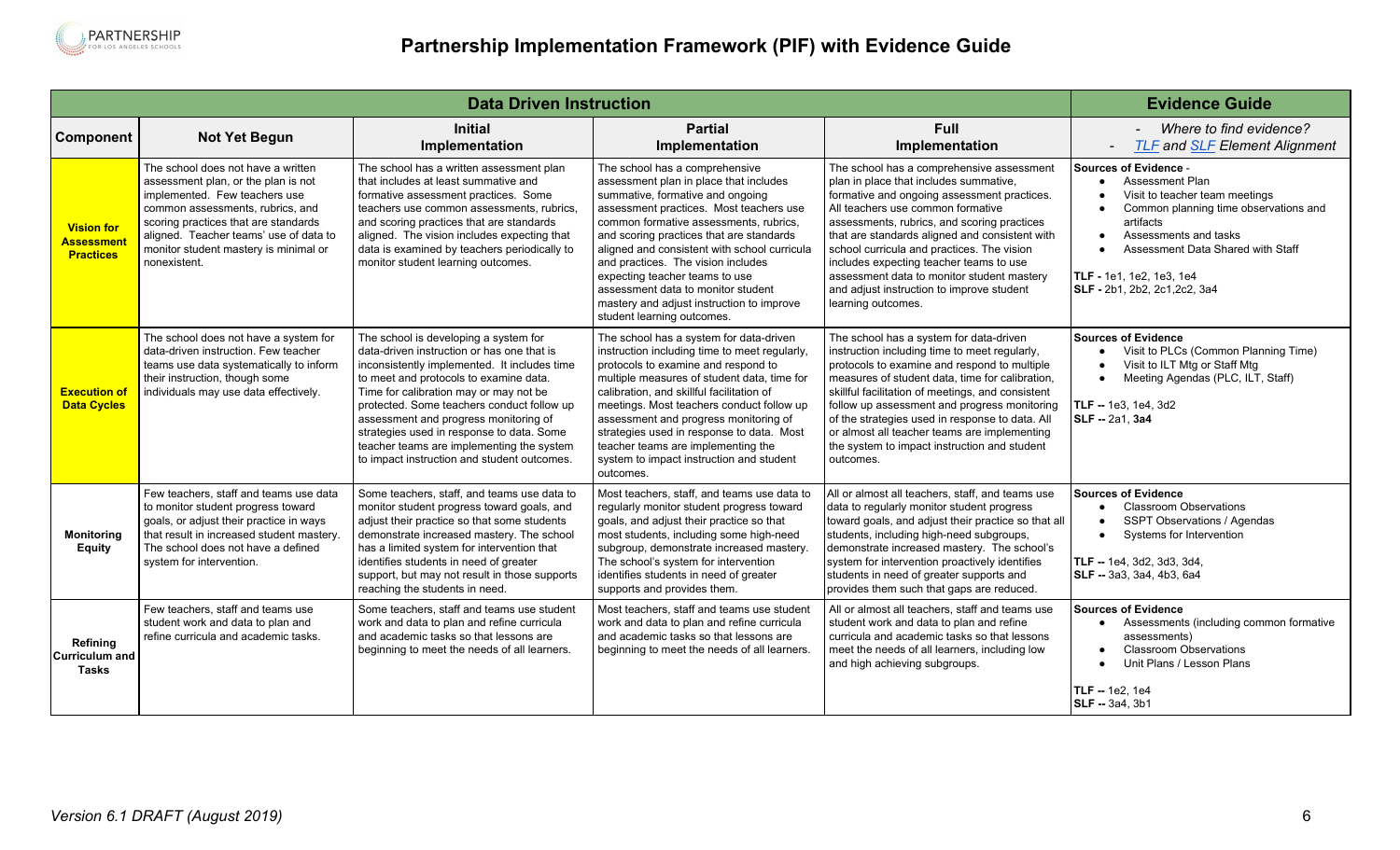<span id="page-6-0"></span>

|                                                       |                                                                                                                                                                                                                                                                                                                                                                                                                                                                                                | <b>Evidence Guide</b>                                                                                                                                                                                                                                                                                                                                                                                                                                                                                                                                                                             |                                                                                                                                                                                                                                                                                                                                                                                                                                                                                         |                                                                                                                                                                                                                                                                                                                                                                                                                                                                                                                                 |                                                                                                                                                                                                                                                                                            |
|-------------------------------------------------------|------------------------------------------------------------------------------------------------------------------------------------------------------------------------------------------------------------------------------------------------------------------------------------------------------------------------------------------------------------------------------------------------------------------------------------------------------------------------------------------------|---------------------------------------------------------------------------------------------------------------------------------------------------------------------------------------------------------------------------------------------------------------------------------------------------------------------------------------------------------------------------------------------------------------------------------------------------------------------------------------------------------------------------------------------------------------------------------------------------|-----------------------------------------------------------------------------------------------------------------------------------------------------------------------------------------------------------------------------------------------------------------------------------------------------------------------------------------------------------------------------------------------------------------------------------------------------------------------------------------|---------------------------------------------------------------------------------------------------------------------------------------------------------------------------------------------------------------------------------------------------------------------------------------------------------------------------------------------------------------------------------------------------------------------------------------------------------------------------------------------------------------------------------|--------------------------------------------------------------------------------------------------------------------------------------------------------------------------------------------------------------------------------------------------------------------------------------------|
| <b>Component</b>                                      | <b>Not Yet Begun</b>                                                                                                                                                                                                                                                                                                                                                                                                                                                                           | <b>Initial</b><br>Implementation                                                                                                                                                                                                                                                                                                                                                                                                                                                                                                                                                                  | <b>Partial</b><br>Implementation                                                                                                                                                                                                                                                                                                                                                                                                                                                        | <b>Full</b><br>Implementation                                                                                                                                                                                                                                                                                                                                                                                                                                                                                                   | Where to find evidence?<br><b>TLF and SLF Element Alignment</b>                                                                                                                                                                                                                            |
| <b>Vision for</b><br><b>Culture</b>                   | The school does not yet have a Culture<br>team or the team only meets for<br>compliance purposes. The school has not<br>vet codified or communicated with staff<br>and the community a vision for school<br>culture.                                                                                                                                                                                                                                                                           | The school has a culture team composed of<br>some stakeholders. Meetings of the culture<br>team may be inconsistent. The team has the<br>desire, and some of the resources needed to<br>enact goals and strategies to strengthen school<br>culture. The school is developing a vision for<br>culture that prioritizes healthy relationships,<br>personal growth, restorative practice and<br>college completion.                                                                                                                                                                                  | The school has a culture team composed of<br>most stakeholders that meets regularly. The<br>team has the desire, and most of the<br>resources needed to enact goals and<br>strategies to strengthen school culture. The<br>school has a clear vision for culture that<br>prioritizes healthy relationships, personal<br>growth, restorative practice and college<br>completion.                                                                                                         | The school has a culture team composed of all<br>stakeholders that meets regularly. The team<br>has all or almost all the necessary ability,<br>desire, and resources to enact goals and<br>strategies to strengthen school culture. The<br>school's culture is intentionally built with a clear<br>and coherent vision that prioritizes healthy<br>relationships, personal growth, restorative<br>practice and college completion.                                                                                             | <b>Sources of Evidence</b><br><b>CTA Goals and Notes</b><br>Culture handbook (Student and Staff)<br>Culture team meeting materials<br>Family and staff newsletters<br>Environment observations<br>Budget, budget meeting notes, budget<br>process<br><b>SLF</b> -- 2b1. 2b2. 4a1. 4b1. 6a1 |
| <b>College</b><br><b>Completion</b><br><b>Culture</b> | The system for supporting student<br>readiness for college completion does<br>not yet exist. Some students and<br>families may gain college awareness<br>and exposure, learn college academic<br>behaviors, and the content and skills to<br>succeed at the college level, but this is<br>not systematic. Few students and<br>families see college completion as a<br>part of their future.                                                                                                    | The system for supporting student readiness<br>for college completion is developing and<br>owned by some staff. It ensures that some<br>students and families gain college awareness<br>and exposure, learn the knowledge, skills,<br>and dispositions to succeed at the college<br>level. The net result of the system is some<br>students having clear goals for accessing and<br>completing college. Some students and<br>families see college completion as a part of<br>their future.                                                                                                        | The system for supporting student readiness<br>for college completion is in place and owned<br>by most staff. It ensures that most students<br>and families gain college awareness and<br>exposure, learn the knowledge, skills and<br>dispositions to succeed at the college level.<br>The net result of the system is most<br>students having clear goals for accessing<br>and completing college. Most students and<br>families see college completion as a part of<br>their future. | The system for supporting student readiness<br>for college completion is in place and owned<br>by all or almost all staff. It ensures students<br>and families gain college awareness and<br>exposure, and learn the knowledge, skills and<br>dispositions to succeed at the college level.<br>The net result of the system is almost all<br>students, including high-need subgroups,<br>having clear goals for accessing and<br>completing college. Students and families see<br>college completion as a part of their future. | Sources of Evidence<br>College Center observation and documents<br>Student survey data and focus groups<br>Career fairs, college day, celebrations of<br>college acceptances<br>Photos from field trips to college campuses<br>$\bullet$<br>TLF -- 1b1. 2a3. 3d2<br>SLF -- 2c1, 4b2, 4b3   |
| <b>Staff Culture</b>                                  | The staff does not share a vision or<br>norms for holding high expectations for<br>adults and students, and achieving<br>success. Staff meetings, professional<br>development and coaching conversations<br>reveal that most adults do not see<br>themselves as mutually accountable to<br>one another in achieving school goals<br>and upholding a strong professional<br>culture. Relationships and communication<br>between and among staff and students<br>vary and are often adversarial. | The staff is working to define an approach,<br>vision and norms for holding high expectations<br>for adults and students, and achieving success. expectations for adults and students, and<br>Staff meetings, professional development and<br>coaching conversations reveal that some adults<br>see themselves as mutually accountable to one conversations reveal that most adults see<br>another in achieving school goals and<br>upholding a strong professional culture.<br>Relationships and communication between and<br>among staff and students vary in quality<br>throughout the school. | Most of the staff are unified in their approach,<br>vision and norms for holding high<br>achieving success. Staff meetings,<br>professional development and coaching<br>themselves as mutually accountable to one<br>another in achieving school goals and<br>upholding a strong professional culture.<br>Relationships and communication between<br>and among most staff and students are<br>generally healthy.                                                                        | The staff is unified in their approach, vision and<br>norms for holding high expectations for adults<br>and students, and achieving success. Staff<br>meetings, professional development and<br>coaching conversations reveal that adults see<br>themselves as mutually accountable to one<br>another in achieving school goals and upholding SLF -- 2a1, 2a2, 2a3, 4a1, 4a2, 4b4<br>a strong professional culture. Relationships and<br>communication between and among staff and<br>students are consistently healthy.        | <b>Sources of Evidence</b><br>Culture handbook (Student and Staff)<br>Culture building PD/meetings documents<br>Observations<br>$\bullet$<br>TLF -- 2c3, 3e2, 4c1, 4c2, 4c3, 5a3, 5a4, 5b1, 5b2                                                                                            |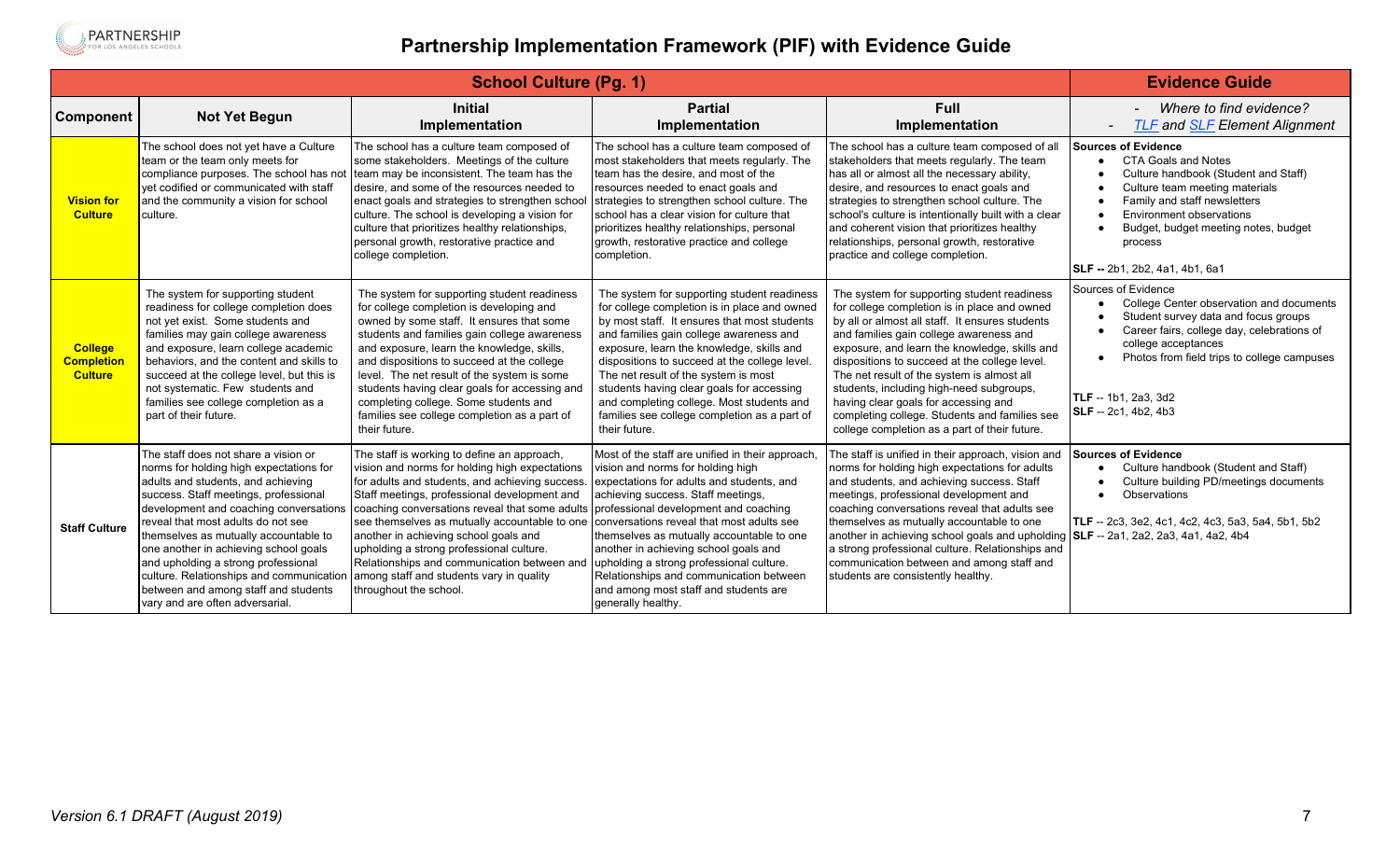

|                                                                                                                  | <b>Evidence Guide</b>                                                                                                                                                                                                                                                                                                                                                                                           |                                                                                                                                                                                                                                                                                                                                                                                                                                                                                                                                                                                                                                                      |                                                                                                                                                                                                                                                                                                                                                                                                                                                                                                                                                                                                                                                      |                                                                                                                                                                                                                                                                                                                                                                                                                                                                                                                                                                                                                                                           |                                                                                                                                                                                                                                                                                                                                                               |
|------------------------------------------------------------------------------------------------------------------|-----------------------------------------------------------------------------------------------------------------------------------------------------------------------------------------------------------------------------------------------------------------------------------------------------------------------------------------------------------------------------------------------------------------|------------------------------------------------------------------------------------------------------------------------------------------------------------------------------------------------------------------------------------------------------------------------------------------------------------------------------------------------------------------------------------------------------------------------------------------------------------------------------------------------------------------------------------------------------------------------------------------------------------------------------------------------------|------------------------------------------------------------------------------------------------------------------------------------------------------------------------------------------------------------------------------------------------------------------------------------------------------------------------------------------------------------------------------------------------------------------------------------------------------------------------------------------------------------------------------------------------------------------------------------------------------------------------------------------------------|-----------------------------------------------------------------------------------------------------------------------------------------------------------------------------------------------------------------------------------------------------------------------------------------------------------------------------------------------------------------------------------------------------------------------------------------------------------------------------------------------------------------------------------------------------------------------------------------------------------------------------------------------------------|---------------------------------------------------------------------------------------------------------------------------------------------------------------------------------------------------------------------------------------------------------------------------------------------------------------------------------------------------------------|
| Component                                                                                                        | <b>Not Yet Begun</b>                                                                                                                                                                                                                                                                                                                                                                                            | <b>Initial</b><br>Implementation                                                                                                                                                                                                                                                                                                                                                                                                                                                                                                                                                                                                                     | <b>Partial</b><br>Implementation                                                                                                                                                                                                                                                                                                                                                                                                                                                                                                                                                                                                                     | <b>Full</b><br>Implementation                                                                                                                                                                                                                                                                                                                                                                                                                                                                                                                                                                                                                             | Where to find evidence?<br><b>TLF and SLF Element Alignment</b>                                                                                                                                                                                                                                                                                               |
| <b>Student</b><br><b>Culture</b><br>(Prevention<br>Tier 1/<br><b>Universal</b> /<br><b>Proactive)</b>            | The school does not yet have a<br>proactive multi-tiered system in place<br>that intentionally builds community,<br>clearly communicates norms.<br>expectations and appropriate<br>consequences, and applies them<br>equitably for all students. Therefore,<br>due to the lack of proactive strategies<br>and appropriate consequences the<br>culture is not yet setting students up for<br>college completion. | The school has a proactive multi-tiered<br>system in place that intentionally builds<br>community, clearly communicates norms,<br>expectations and appropriate consequences,<br>and applies them equitably for all<br>students. The system is clear and is<br>implemented by some staff. The system also<br>emphasizes consequences that support<br>learning, healing, and inclusion, while also<br>recognizing potential trauma, and maintains<br>student dignity. The net result is a culture<br>where some students behave in a manner<br>that is aligned with the school's vision for<br>culture, setting students up for college<br>completion. | The school has a proactive multi-tiered<br>system in place that intentionally builds<br>community, clearly communicates norms,<br>expectations and appropriate<br>consequences, and applies them equitably<br>for all students. The system is clear and is<br>implemented by most staff. The system<br>also emphasizes consequences that<br>support learning, healing, and inclusion,<br>while also recognizing potential trauma,<br>and maintains student dignity. The net<br>result is a culture where most students<br>behave in a manner that is aligned with the<br>school's vision for culture, setting students<br>up for college completion. | The school has a proactive multi-tiered system<br>in place that intentionally builds community,<br>clearly communicates norms, expectations and<br>appropriate consequences, and applies them<br>equitably for all students. The system is clear<br>and is implemented by all or almost all staff.<br>The system also emphasizes consequences<br>that support learning, healing, and inclusion,<br>while also recognizing potential trauma, and<br>maintains student dignity. The net result is a<br>culture where students behave in a manner<br>that is aligned with the school's vision for<br>culture, setting students up for college<br>completion. | Sources of Evidence<br>Culture handbook (Student and Staff)<br>Student compact, handbook, social contracts<br>etc.<br>Monthly circle tracker of student circles<br>Culture building PD/meetings documents<br>Observations<br>$\bullet$<br>TLF -- 2a1, 2a2, 2a3, 2a1, 2a2, 2a3, 2c1, 3b2, 2d1,<br>2d2<br><b>SLF</b> -- 4a1, 4b1                                |
| Social-<br>Emotional<br>Learning                                                                                 | Explicit instruction or integration of<br>social-emotional learning has not yet<br>begun. The school has not yet<br>developed structures for differentiated<br>student supports for social-emotional,<br>youth development and guidance<br>needs.                                                                                                                                                               | Some teachers explicitly teach or integrate<br>social-emotional learning and celebration of<br>SEL competencies within daily instruction, or<br>during a specified time of day. The system<br>results in improvements in mindset, personal<br>and academic behaviors among some<br>students.                                                                                                                                                                                                                                                                                                                                                         | Most teachers explicitly teach or integrate<br>social-emotional learning and celebration of<br>SEL competencies within daily instruction,<br>or during a specified time of day. The<br>system results in improvements in mindset,<br>personal and academic behaviors among<br>most students.                                                                                                                                                                                                                                                                                                                                                         | All or almost all teachers explicitly teach or<br>integrate social-emotional learning and<br>celebration of SEL competencies within daily<br>instruction, or during a specified time of day.<br>The system results in improvements in<br>mindset, personal and academic behaviors<br>among all or almost all students.                                                                                                                                                                                                                                                                                                                                    | <b>Sources of Evidence</b><br>SEL PD agendas, materials and notes<br>Curriculum materials<br>Attendance and chronic absenteeism data<br>Focus groups and surveys<br>Observations of classroom instruction, and<br>$\bullet$<br>student work<br>TLF -- 1b2, 1c1, 2a3, 2b2, 3c1<br>SLF -- 2b1, 4b1, 4b2                                                         |
| <b>Restorative</b><br><b>Discipline</b><br>(Intervention)<br>Tier 2 & 3 /<br>Targeted &<br>Intensive<br>Support) | Some aspects of the school may be<br>safe, inclusive or restorative, but there<br>is little or no evidence that these<br>practices are coherent across the<br>school site or in line with the vision for<br>culture. When a harm occurs, punitive<br>disciplinary practices are predominantly<br>used.                                                                                                          | Some restorative practices are consistent<br>across some staff, and are aligned to the<br>school's vision. When a harm occurs, the<br>school primarily responds with traditional<br>disciplinary practices, although some staff<br>use intentional, restorative practices to repair<br>relationships and re-integrate students into<br>the school community.                                                                                                                                                                                                                                                                                         | Most practices are intentionally restorative,<br>consistent across most staff, and aligned to<br>the school's vision. When a harm occurs,<br>the school mostly uses intentional,<br>restorative practices to repair relationships<br>and re-integrate students into the school<br>community. Adults and students may use<br>non-violent communication, affective<br>statements and questions to de-escalate<br>harm and transform conflict.                                                                                                                                                                                                          | Practices are consistently restorative across all<br>or almost all staff, and enhance the vision for<br>culture. When a harm occurs, the school<br>consistently uses intentional, restorative<br>practices to repair relationships and<br>re-integrate students into the school<br>community. Adults and students use<br>non-violent communication, affective<br>statements and questions to de-escalate harm<br>and transform conflict.                                                                                                                                                                                                                  | Sources of Evidence:<br>Observations and focus groups<br>Staff, student and family surveys<br>In and out of school suspension, and referral<br>$\bullet$<br>data<br>Physical environment observations<br>Communications<br>Tier 2 and 3 data<br>$\bullet$<br><b>TLF --</b> 2a1, 2a2, 2a3, 2a1, 2a2, 2a3, 2c1, 3b2, 2d1,<br>2d2<br><b>SLF</b> -- 4a1, 4a2, 4b1 |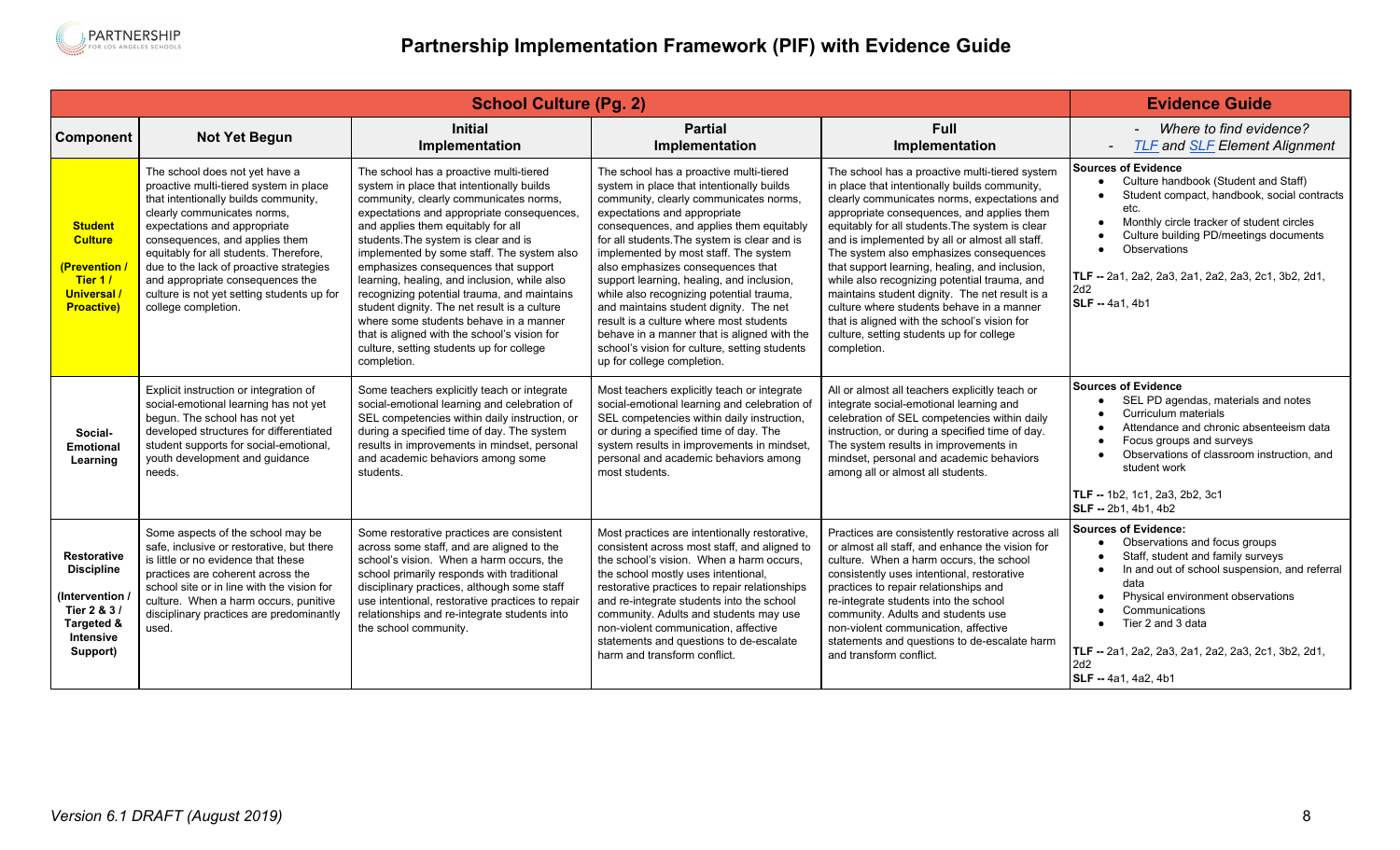

<span id="page-8-0"></span>

| <b>Engaged &amp; Empowered Communities</b>          |                                                                                                                                                                                                                                                                                                                                                                                                                         |                                                                                                                                                                                                                                                                                                                                                                                                                                                                                                                                                           |                                                                                                                                                                                                                                                                                                                                                                                                                                                                                                                                                                                                                  |                                                                                                                                                                                                                                                                                                                                                                                                                                                                                                                                                                                                                                                                                |                                                                                                                                                                                                                                                                                                                                                                |  |  |
|-----------------------------------------------------|-------------------------------------------------------------------------------------------------------------------------------------------------------------------------------------------------------------------------------------------------------------------------------------------------------------------------------------------------------------------------------------------------------------------------|-----------------------------------------------------------------------------------------------------------------------------------------------------------------------------------------------------------------------------------------------------------------------------------------------------------------------------------------------------------------------------------------------------------------------------------------------------------------------------------------------------------------------------------------------------------|------------------------------------------------------------------------------------------------------------------------------------------------------------------------------------------------------------------------------------------------------------------------------------------------------------------------------------------------------------------------------------------------------------------------------------------------------------------------------------------------------------------------------------------------------------------------------------------------------------------|--------------------------------------------------------------------------------------------------------------------------------------------------------------------------------------------------------------------------------------------------------------------------------------------------------------------------------------------------------------------------------------------------------------------------------------------------------------------------------------------------------------------------------------------------------------------------------------------------------------------------------------------------------------------------------|----------------------------------------------------------------------------------------------------------------------------------------------------------------------------------------------------------------------------------------------------------------------------------------------------------------------------------------------------------------|--|--|
|                                                     |                                                                                                                                                                                                                                                                                                                                                                                                                         | <b>Family Engagement (Pg. 1)</b>                                                                                                                                                                                                                                                                                                                                                                                                                                                                                                                          |                                                                                                                                                                                                                                                                                                                                                                                                                                                                                                                                                                                                                  |                                                                                                                                                                                                                                                                                                                                                                                                                                                                                                                                                                                                                                                                                | <b>Evidence Guide</b>                                                                                                                                                                                                                                                                                                                                          |  |  |
| <b>Component</b>                                    | <b>Not Yet Begun</b>                                                                                                                                                                                                                                                                                                                                                                                                    | <b>Initial</b><br>Implementation                                                                                                                                                                                                                                                                                                                                                                                                                                                                                                                          | <b>Partial</b><br>Implementation                                                                                                                                                                                                                                                                                                                                                                                                                                                                                                                                                                                 | <b>Full</b><br>Implementation                                                                                                                                                                                                                                                                                                                                                                                                                                                                                                                                                                                                                                                  | Where to find evidence?<br><b>TLF and SLF Element Alignment</b><br>$\overline{\phantom{a}}$                                                                                                                                                                                                                                                                    |  |  |
| <b>Vision for</b><br>Family<br>Engagement           | The school's vision for engaging and<br>empowering families is unclear. There is<br>inconsistent understanding of how the<br>school and families will collaborate as<br>partners in the learning experiences<br>required to prepare students for college<br>completion. There may or may not be a<br>Family Action Team (FA Team). If it<br>exists, the FA Team members do not fully<br>represent the school community. | The school's vision for engaging and<br>empowering families is clear and internalized<br>by some staff and families. It results in<br>inconsistent understanding of how the school<br>and families will collaborate as partners in the<br>learning experiences required to prepare<br>students for college completion. The vision is<br>managed by The Family Action Team (FA<br>Team) with membership that may not fully<br>represent the school community. The FA Team<br>meets to plan and implement activities that<br>align with the school's goals. | The school's vision for engaging and<br>empowering families is clear and internalized<br>by most staff and families. It results in<br>general understanding of how the school and<br>families will collaborate as partners in the<br>learning experiences required to prepare<br>students for college completion. The vision is<br>managed by The Family Action Team (FA<br>Team) with membership that represents the<br>school community. The FA Team meets<br>regularly to plan and implement activities that<br>align with the school's goals.                                                                | The school's vision for engaging and<br>empowering families is clear and internalized by<br>all or almost all staff and families. It results in<br>shared understanding of how the school and<br>families will collaborate as partners in the<br>learning experiences required to prepare<br>students for college completion. The vision is<br>managed by The Family Action Team (FA Team)<br>with membership that represents the school<br>community. The FA Team meets regularly to<br>plan, implement and reflect on activities<br>executed that align with the school's goals,<br>building the capacity of families and staff to fulfill<br>the vision.                    | <b>Sources of Evidence -</b><br>Family Engagement vision and action plan<br>$\bullet$<br>Parent Center Guiding Principles<br>CTA (Family Action Team goals aligned to<br>$\bullet$<br>school wide goals)<br>Family engagement vision stated in school<br>$\bullet$<br>communications, agendas, notes, and<br>events<br>$TLF - 4a3$<br>SLF - 2b1, 2b2, 2c1, 2c2 |  |  |
| Service -<br><b>Oriented</b><br><b>Environment</b>  | The school's systems for family<br>engagement result in a frustrating or<br>unfriendly environment for some families<br>and other visitors. Families report feeling<br>unwelcome and unable to access the<br>supports they require. Perceptions from<br>families and visitors to the office. Parent<br>Center, and school are poor and reflect an<br>environment that discourages family<br>engagement.                 | The school's systems for family engagement<br>result in a service-oriented, friendly<br>environment for some families and other<br>visitors. Families report feeling welcome and<br>able to access some of the supports they<br>require in service of their child being on track<br>for college completion. Perceptions from<br>families and visitors to the office, Parent<br>Center, and school are mostly reported as<br>safe, fair, culturally responsive, and respectful.                                                                            | The school's systems for family engagement<br>result in a service-oriented, friendly<br>environment for most families and other<br>visitors. The net result is that families report<br>feeling welcome and able to access most of<br>the supports they require, given their diverse<br>needs, in service of their child being on track<br>for college completion. Perceptions from<br>families and visitors to the office, Parent<br>Center, and school are mostly reported as<br>safe, fair, culturally responsive, and<br>respectful.                                                                          | The school's systems for family engagement<br>result in a service-oriented, friendly environment<br>for all families and other visitors. The net result is<br>that families report feeling valued and able to<br>access all of the supports they require, given<br>their diverse needs, in service of their child being<br>on track for college completion. Perceptions<br>from families and visitors to the office, Parent<br>Center, and school are consistently reported as<br>safe, fair, culturally responsive, and respectful.                                                                                                                                           | <b>Sources of Evidence -</b><br>Observation of main office and Parent<br>$\bullet$<br>Center<br>Signage and accessibility to campus<br>$\bullet$<br>Materials available in multiple languages<br>Opportunities for parents to engage with the<br>school<br><b>TLF</b> - 4a3<br>SLF - 4a1, 5a1, 5b1                                                             |  |  |
| <b>Relationships</b><br>and<br><b>Communication</b> | The school has no clear system for family<br>engagement. The school inconsistently<br>communicated with families. The school<br>may complete at least the required<br>updates about student progress, school<br>policies, events, and opportunities for<br>engagement. Parent inquiries are often<br>not addressed in a timely and professional<br>matter.                                                              | The school's system for family engagement<br>works to build and sustain positive<br>relationships with families as partners in the<br>work of attending to children's needs. The<br>school inconsistently maintains a clear system<br>for communication with families. The system<br>includes at least the required updates about<br>student progress, school policies, events, and<br>opportunities for engagement. Some parent<br>inquiries are addressed in a timely and<br>professional matter.                                                       | The school's system for family engagement<br>intentionally prioritizes building and<br>sustaining strong relationships with families<br>as partners in the work of attending to<br>children's needs. The school mostly<br>maintains a clear system for communication<br>with families. The system includes updates<br>about student progress, school policies,<br>events, opportunities for engagement, and<br>adult learning opportunities to support<br>students in meeting their goals for college<br>completion and beyond. Parent inquiries are<br>mostly addressed in a timely and professional<br>matter. | The school's system for family engagement<br>intentionally prioritizes building and sustaining<br>strong relationships with families as partners in<br>the work of attending to children's needs. The<br>school maintains a clear and consistent system<br>for communication with families. The system<br>consistently includes timely updates about<br>student progress, school policies, events,<br>opportunities for engagement, and adult learning $\textsf{TLF}$ - 4a1, 4a2, 4a3<br>opportunities to support students in meeting their<br>goals for college completion and beyond. Parent<br>inquiries are consistently addressed in a timely<br>and professional matter. | <b>Sources of Evidence -</b><br>Descriptions of school communication norms<br>$\bullet$<br>and expectations<br>Parent Teacher Conference structures and<br>$\bullet$<br>trainings<br>Evidence of input and feedback sessions for<br>$\bullet$<br>parents<br>$SLF - 5b1$ , $5b2$                                                                                |  |  |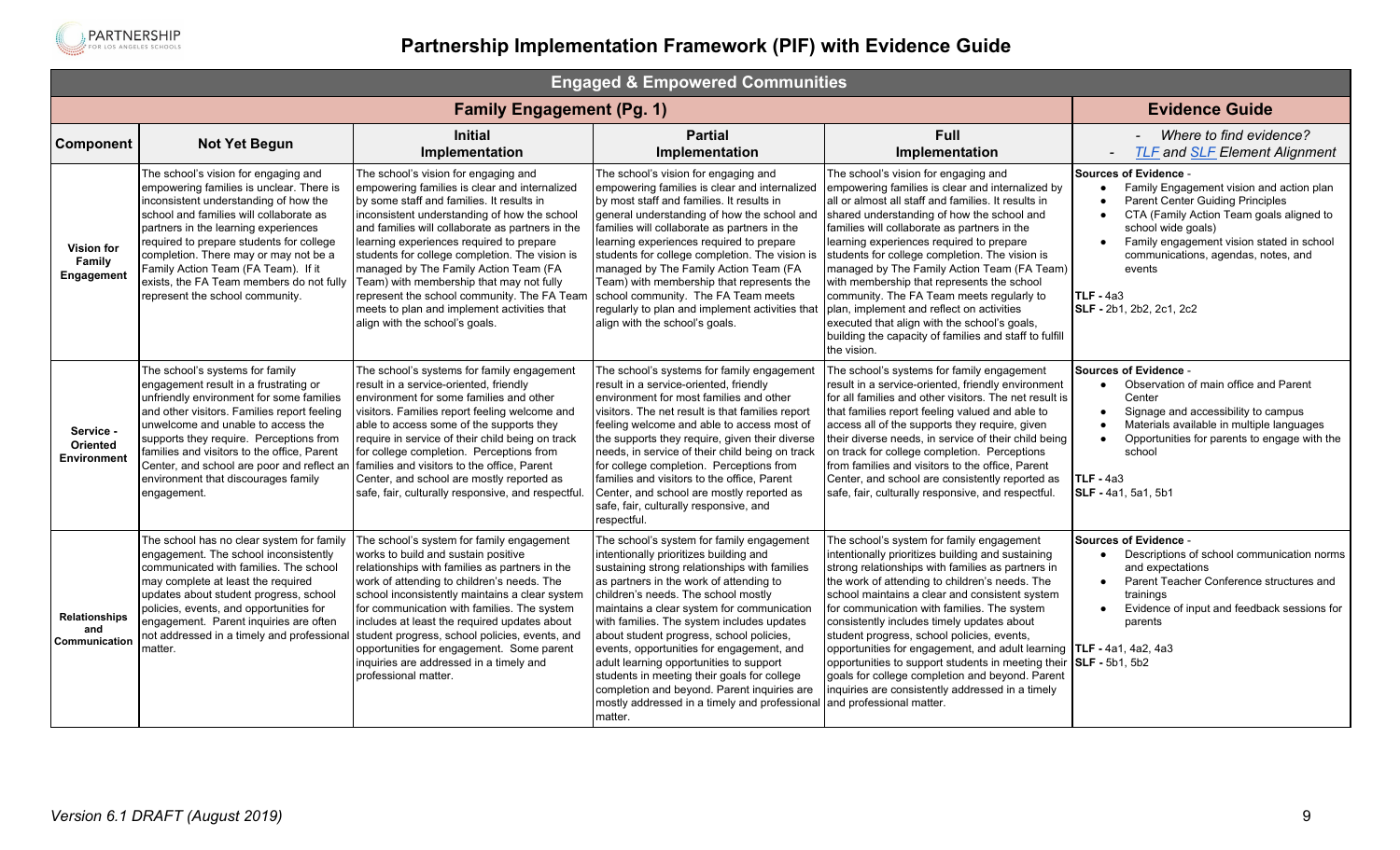

|                                                                      | <b>Engaged &amp; Empowered Communities</b>                                                                                                                                                                                                                                                                                                                                                                              |                                                                                                                                                                                                                                                                                                                                                                                                                                                                     |                                                                                                                                                                                                                                                                                                                                                                                                                                                                                                                                                                                                             |                                                                                                                                                                                                                                                                                                                                                                                                                                                                                                                                                                                                                                                                                                 |                                                                                                                                                                                                                                                                                                                                                                                                                                                  |  |  |
|----------------------------------------------------------------------|-------------------------------------------------------------------------------------------------------------------------------------------------------------------------------------------------------------------------------------------------------------------------------------------------------------------------------------------------------------------------------------------------------------------------|---------------------------------------------------------------------------------------------------------------------------------------------------------------------------------------------------------------------------------------------------------------------------------------------------------------------------------------------------------------------------------------------------------------------------------------------------------------------|-------------------------------------------------------------------------------------------------------------------------------------------------------------------------------------------------------------------------------------------------------------------------------------------------------------------------------------------------------------------------------------------------------------------------------------------------------------------------------------------------------------------------------------------------------------------------------------------------------------|-------------------------------------------------------------------------------------------------------------------------------------------------------------------------------------------------------------------------------------------------------------------------------------------------------------------------------------------------------------------------------------------------------------------------------------------------------------------------------------------------------------------------------------------------------------------------------------------------------------------------------------------------------------------------------------------------|--------------------------------------------------------------------------------------------------------------------------------------------------------------------------------------------------------------------------------------------------------------------------------------------------------------------------------------------------------------------------------------------------------------------------------------------------|--|--|
|                                                                      |                                                                                                                                                                                                                                                                                                                                                                                                                         | <b>Family Engagement (Pg. 2)</b>                                                                                                                                                                                                                                                                                                                                                                                                                                    |                                                                                                                                                                                                                                                                                                                                                                                                                                                                                                                                                                                                             |                                                                                                                                                                                                                                                                                                                                                                                                                                                                                                                                                                                                                                                                                                 | <b>Evidence Guide</b>                                                                                                                                                                                                                                                                                                                                                                                                                            |  |  |
| <b>Component</b>                                                     | <b>Not Yet Begun</b>                                                                                                                                                                                                                                                                                                                                                                                                    | <b>Initial</b><br>Implementation                                                                                                                                                                                                                                                                                                                                                                                                                                    | <b>Partial</b><br>Implementation                                                                                                                                                                                                                                                                                                                                                                                                                                                                                                                                                                            | <b>Full</b><br>Implementation                                                                                                                                                                                                                                                                                                                                                                                                                                                                                                                                                                                                                                                                   | Where to find evidence?<br><b>TLF</b> and <b>SLF</b> Element Alignment<br>$\sim$ 10 $\pm$                                                                                                                                                                                                                                                                                                                                                        |  |  |
| <b>Capacity</b><br><b>Building to</b><br><b>Engage Families</b>      | The school may not have established<br>norms and expectations for family<br>engagement. Teacher and staff capacity<br>to engage families in positive and<br>proactive ways is limited. Families may be<br>invited to the school to learn about how<br>they can support student learning at<br>home, learn about student progress, and<br>to set goals. The system results in<br>inconsistent school-home collaboration. | The school establishes norms and<br>expectations for family engagement, and<br>intentionally builds capacity of teachers and<br>staff to engage families in positive and<br>proactive ways. Some families are invited to<br>the school to learn about how they can support<br>student learning at home, learn about student<br>progress, and to set goals. The system results<br>in general school-home collaboration in service<br>of students meeting standards.  | The school establishes clear norms and<br>expectations for family engagement, and<br>intentionally builds capacity of teachers and<br>staff to engage families in positive and<br>proactive ways. Most families are invited to<br>the school to learn about how they can<br>support student learning at home, learn<br>about student progress, and to goal set<br>around metrics aligned with student success<br>in college. The system results in general<br>school-home collaboration in service of<br>students meeting standards and being on<br>track for fulfilling their college completion<br>goals. | The school establishes clear norms and<br>expectations for family engagement, and<br>intentionally builds capacity of teachers and staff<br>to engage families in positive and proactive ways.<br>Families are regularly invited to the school to<br>learn about how they can support student<br>learning at home, learn about student progress,<br>and to goal set around metrics aligned with<br>student success in college. School staff<br>consistently learn from families about how to<br>meet the needs of students. The system results<br>in school-home collaboration in service of<br>students meeting standards and being on track<br>for fulfilling their college completion goals. | <b>Sources of Evidence -</b><br>Staff trainings on family engagement and<br>$\bullet$<br>creating a service oriented environment<br>Family Engagement Teacher Leader end of<br>$\bullet$<br>vear portfolio<br>Staff trainings on Parent Teacher<br>$\bullet$<br>Home-Visits and building relationships<br>Coaching and observation notes/video<br>$\bullet$<br>PD Plan (Cycles)<br>$\bullet$<br>TLF - 1b4, 4b3, 4b4, 5a3,<br>SLF - 3a2, 3a4, 4b4 |  |  |
| <b>Parent Center</b>                                                 | does exist may or may not function as an<br>effective space for engaging families and<br>does not work in service of reaching the<br>school's goals. The school may offer<br>some learning, leadership and volunteer<br>opportunities for families, but those<br>opportunities may not align well with<br>family needs.                                                                                                 | The may not have a Parent Center. What The school's Parent Center is designed to be a<br>resource for fulfilling the vision for engaging<br>families, in service of reaching the school's<br>goals. Some learning, leadership and volunteer goals and ensuring most students are on<br>opportunities for families available in the<br>Center are aligned with the school's goals. The<br>Parent Center has resources available to<br>support the needs of families. | The school's Parent Center is designed to be<br>a resource for fulfilling the vision for engaging<br>families, in service of reaching the school's<br>track for college completion. Most learning,<br>leadership and volunteer opportunities for<br>families available in the Center are aligned<br>with the school's goals. The Parent Center<br>has resources available to support the<br>diverse needs of families.                                                                                                                                                                                      | The school's Parent Center is designed to be a<br>resource for fulfilling the vision for engaging<br>families, in service of reaching the school's goals<br>and ensuring all students are on track for college<br>completion. All learning, leadership and volunteer<br>opportunities for families available in the Center<br>are consistently aligned with the school's goals.<br>The Parent Center consistently has ample<br>resources available to support the diverse needs<br>of families across the entire school community.                                                                                                                                                              | <b>Sources of Evidence</b><br>Parent Center observation and documents<br>$\bullet$<br>Survey data and focus groups<br>$\bullet$<br>Parent Center Sign-In sheets w/ agenda of<br>$\bullet$<br>family learning session<br>Photos of parents' leading. Learning or<br>$\bullet$<br>volunteering in the parent center<br>$ITLF - 1b1.2a3.3d2$<br>SLF -- 2c1, 4b2, 4b3                                                                                |  |  |
| <b>Families as</b><br><b>Co-Teachers &amp;</b><br><b>Co-Learners</b> | The school rarely provides opportunities<br>to educate parents on strategies that can<br>be utilized in the home. Families are not<br>generally informed about classroom<br>learning. The system for collaboration on<br>strategies, progress monitoring, and<br>addressing goals is not in place.                                                                                                                      | The school and families sometimes collaborate<br>in learning sessions that educate parents on<br>strategies that can be utilized in the home.<br>Some families are informed about classroom<br>learning, and understand the ways in which<br>they can support their children's needs. Both<br>parties occasionally work in tandem on<br>strategies, monitor progress, and address<br>outcomes and goals.                                                            | The school and families collaborate in<br>learning sessions that educate parents on<br>strategies that can be utilized in the home.<br>Families are mostly informed about<br>classroom learning, and understand the ways<br>in which they can support their children's<br>needs. Both parties mostly work in tandem<br>on the relevant strategies, monitor progress,<br>and address outcomes and goals.                                                                                                                                                                                                     | The school and families consistently collaborate<br>in learning sessions that educate parents on key<br>academic strategies that can be utilized in the<br>home. Families are informed about classroom<br>learning, and understand the ways in which they<br>can support their children's needs. Both parties<br>work in tandem on the relevant strategies.<br>monitor progress, and address interim and<br>end-of-year outcomes and goals.                                                                                                                                                                                                                                                     | <b>Sources of Evidence -</b><br>FE Learning Session agendas, materials<br>$\bullet$<br>Family resources and materials<br>$\bullet$<br>Parent attendance of learning session<br>$\bullet$<br>Data for parent participation of learning<br>$\bullet$<br>strategies in the home<br>TLF - 2c4. 4b1. 4b2. 4b3<br>SLF - 3b2, 5a1, 5a2                                                                                                                  |  |  |
| Family<br>Leadership                                                 | The school's system for Family<br>Engagement supports minimal family<br>leadership or voice in decision making.<br>Families participate in only the required<br>shared decision making processes at the<br>school. Those families participating at the<br>school are few, and are not generally<br>representative of the school community.                                                                              | The school's system for Family Engagement<br>allows for some family leadership and voice in<br>decision making. Families participate in at least<br>the required shared decision making processes<br>at the school. Families take leadership roles<br>on the FA Team and other decision making<br>groups. Those participating on the FA Team<br>may not yet be representative of the school<br>community.                                                           | The school's system for Family Engagement<br>allows for family leadership and promotes<br>family voice in decision making. Families<br>participate in shared decision making<br>processes at the school. Families take<br>leadership roles on the FA Team and other<br>decision making groups. Those participating<br>on the FA Team are generally representative<br>of the school community.                                                                                                                                                                                                               | The school's system for Family Engagement<br>intentionally creates space for family leadership<br>and promotes family voice in decision making.<br>Families actively participate in shared decision<br>making processes at the school, and when<br>appropriate, leverage their voice in larger system<br>change efforts. Families take leadership roles on<br>the Family Action Team and other decision<br>making groups. Those participating on the FA<br>Team are representative of the full school<br>community.                                                                                                                                                                             | <b>Sources of Evidence -</b><br>• FA Team, School Site Council, ELAC,<br>calendar, agendas, notes<br>Family engagement is representative of the<br>$\bullet$<br>school community<br>Budget supporting family engagement<br>$\bullet$<br>Family engagement attendance data<br>$\bullet$<br>$TLF - 2c4$<br><b>SLF</b> - 5a1, 5a2,                                                                                                                  |  |  |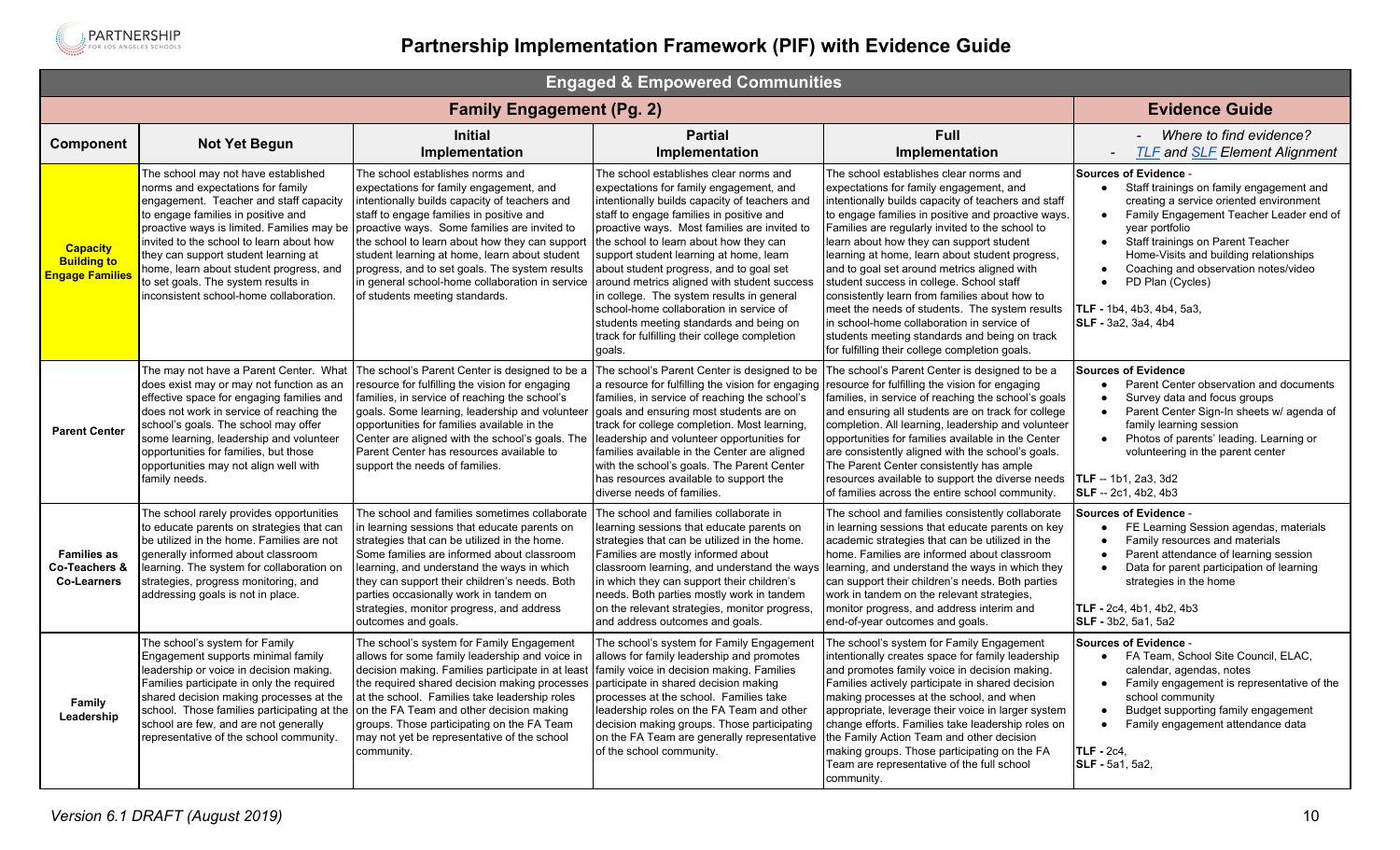<span id="page-10-0"></span>

| <b>Engaged &amp; Empowered Communities</b> |                                                                                                                                                                                                                                                                                                                                                                                                                                                                                                                                         |                                                                                                                                                                                                                                                                                                                                                                                                                                                                                                                             |                                                                                                                                                                                                                                                                                                                                                                                                                                                                                                                                          |                                                                                                                                                                                                                                                                                                                                                                                                                                                                                                                                                                                                     |                                                                                                                                                                                                                                                                                                                                                                                                                                                                                               |  |  |
|--------------------------------------------|-----------------------------------------------------------------------------------------------------------------------------------------------------------------------------------------------------------------------------------------------------------------------------------------------------------------------------------------------------------------------------------------------------------------------------------------------------------------------------------------------------------------------------------------|-----------------------------------------------------------------------------------------------------------------------------------------------------------------------------------------------------------------------------------------------------------------------------------------------------------------------------------------------------------------------------------------------------------------------------------------------------------------------------------------------------------------------------|------------------------------------------------------------------------------------------------------------------------------------------------------------------------------------------------------------------------------------------------------------------------------------------------------------------------------------------------------------------------------------------------------------------------------------------------------------------------------------------------------------------------------------------|-----------------------------------------------------------------------------------------------------------------------------------------------------------------------------------------------------------------------------------------------------------------------------------------------------------------------------------------------------------------------------------------------------------------------------------------------------------------------------------------------------------------------------------------------------------------------------------------------------|-----------------------------------------------------------------------------------------------------------------------------------------------------------------------------------------------------------------------------------------------------------------------------------------------------------------------------------------------------------------------------------------------------------------------------------------------------------------------------------------------|--|--|
|                                            |                                                                                                                                                                                                                                                                                                                                                                                                                                                                                                                                         | <b>Community Engagement &amp; Partnerships</b>                                                                                                                                                                                                                                                                                                                                                                                                                                                                              |                                                                                                                                                                                                                                                                                                                                                                                                                                                                                                                                          |                                                                                                                                                                                                                                                                                                                                                                                                                                                                                                                                                                                                     | <b>Evidence Guide</b>                                                                                                                                                                                                                                                                                                                                                                                                                                                                         |  |  |
| <b>Component</b>                           | <b>Not Yet Begun</b>                                                                                                                                                                                                                                                                                                                                                                                                                                                                                                                    | <b>Initial</b><br>Implementation                                                                                                                                                                                                                                                                                                                                                                                                                                                                                            | <b>Partial</b><br>Implementation                                                                                                                                                                                                                                                                                                                                                                                                                                                                                                         | <b>Full</b><br>Implementation                                                                                                                                                                                                                                                                                                                                                                                                                                                                                                                                                                       | Where to find evidence?<br><b>TLF and SLF Element Alignment</b>                                                                                                                                                                                                                                                                                                                                                                                                                               |  |  |
| Vision & Strategy<br>for Partnerships      | The school makes opportunistic use of<br>partnerships. Partnerships may or may<br>not work to support identified student<br>needs. The school's approach to<br>partnerships that is understood by few key<br>stakeholders. The school allocates<br>systematically support effective<br>partnerships.                                                                                                                                                                                                                                    | School leaders and partners establish a vision<br>for partnerships. Strategies to enact the vision<br>focus on supporting identified needs, with a<br>focus on college completion. The school has a<br>clear approach to partnerships that is<br>understood by some key stakeholders. The<br>insufficient staffing, time, and resources to school allocates staffing, time, and resources<br>to support effective partnerships.                                                                                             | School leaders and key partners establish a<br>shared vision for partnerships. Strategies to<br>enact the vision focus on supporting the<br>whole child, with a focus on college<br>completion. The school has a clear and<br>broadly communicated approach to<br>partnerships that is understood by most key<br>stakeholders. The school allocates staffing.<br>time, and resources to support effective<br>partnerships.                                                                                                               | School leaders and key partners work<br>collaboratively to establish a shared vision for<br>partnerships. Strategies to enact the vision focus<br>on supporting the whole child, with equity-driven<br>supports so that all students are equipped for<br>college completion. The school has a clear and<br>broadly communicated approach to partnerships<br>that is understood by key stakeholders. The<br>school allocates sufficient staffing, time, and<br>resources to support effective partnerships.                                                                                          | <b>Sources of Evidence -</b><br>Vision co-created by school and partners<br>Strategy around new and existing<br>$\bullet$<br>partnerships<br>Alignment of partnerships with CTA goals<br>$\bullet$<br>SLF - 4b4, 5a1, 5a2, 6a1                                                                                                                                                                                                                                                                |  |  |
| <b>Managing</b><br><b>Partnerships</b>     | The norms for collaboration between<br>school and partners are not intentionally<br>established, limiting the success of<br>programs and services. The school lacks<br>a coherent system for tracking and<br>managing partnerships. The school and<br>partners rarely hold one another mutually<br>accountable for success, engage in<br>progress monitoring conversations, or<br>make adjustments over time.<br>Communication between the school and<br>partners is inconsistent, and rarely<br>strengthens the partnership over time. | The norms for collaboration between school<br>and partners sometimes result in success of<br>programs and services. The school's system<br>for tracking and managing the partnership is<br>understood by some staff and stakeholders.<br>The school and partners sometimes hold one<br>another mutually accountable for success,<br>engage in progress monitoring conversations,<br>and make adjustments over time.<br>Communication between the school and<br>partners sometimes strengthens the<br>partnership over time. | The school and partner organizations<br>establish roles and responsibilities to ensure<br>the success of most programs and services.<br>The school's system for tracking and<br>managing the partnership is understood by<br>most staff and stakeholders. The school and<br>partners mostly hold one another mutually<br>accountable for success, engage in progress<br>monitoring conversations, and make<br>adjustments over time. Communication<br>between the school and partners serves to<br>strengthen the partnership over time. | The school and partner organizations establish<br>clearly delegated roles and responsibilities to<br>ensure the success of programs and services.<br>The school's system for tracking and managing<br>the partnership is clear and understood by staff<br>and stakeholders. The school and partners hold<br>one another mutually accountable for success,<br>engage in regular progress monitoring<br>conversations, and make strategic adjustments<br>over time. Communication between the school<br>and partners is frequent, transparent, and serves<br>to strengthen the partnership over time. | Sources of Evidence -<br>School point person(s) for partnerships<br>ILT membership includes school leader<br>$\bullet$<br>overseeing partnerships and critical partner<br>organizations<br>Working agreements<br>$\bullet$<br>Accountability structure and collective<br>$\bullet$<br>ownership for school improvements<br>Partner Experience Survey measuring<br>$\bullet$<br>stakeholder experience<br>SLF - 4b4, 5b1, 5b2, 6a1, 6b2,                                                       |  |  |
| Alignment and<br>Impact                    | The school does not engage in<br>collaborative goal setting with partners.<br>Programming rarely aligns to school<br>goals. What is available to students,<br>families, and school staff is of inconsisten<br>quality. Overall the work of community<br>partners is not mutually reinforcing and<br>has inconsistent impact for students and<br>families.                                                                                                                                                                               | Through collaborative goal setting, the school<br>ensures that partnerships sometimes result in<br>high quality programming, aligned to school<br>goals, that is available to students, families,<br>and school staff. Criteria for success is<br>sometimes established, and is used to make<br>strategic decisions. Overall the work of<br>community partners is sometimes mutually<br>reinforcing and may result in greater impact for<br>students and families.                                                          | Through collaborative goal setting, the school<br>ensures that partnerships mostly result in<br>high quality programming, aligned to school<br>goals, that is available to students, families,<br>and school staff. Criteria for success is<br>usually established, and is used to make<br>strategic decisions. Overall the work of<br>community partners is mostly mutually<br>reinforcing and results in greater impact for<br>students and families.                                                                                  | Through collaborative goal setting, the school<br>ensures that partnerships result in high quality<br>programming, aligned to school goals, that is<br>available to students, families, and school staff.<br>Criteria for success is established, collectively<br>owned between the school, partners and<br>stakeholders, and is used to make strategic<br>decisions. Overall the work of community<br>partners is mutually reinforcing and results in<br>greater impact for students and families.                                                                                                 | Sources of Evidence -<br>BOY, MOY, EOY partner convenings<br>Evaluation framework and tools<br>$\bullet$<br>Measurement system for collecting and<br>analyzing data for progress monitoring and<br>continuous improvement.<br>Continuous improvement process to<br>$\bullet$<br>regularly update action plan and strengthen<br>the impact of programs and services<br>Ongoing progress of alignment, discovery,<br>$\bullet$<br>learning, and emergence<br>SLF - 4b2, 4b3, 5a1, 5a2, 5b2, 6a1 |  |  |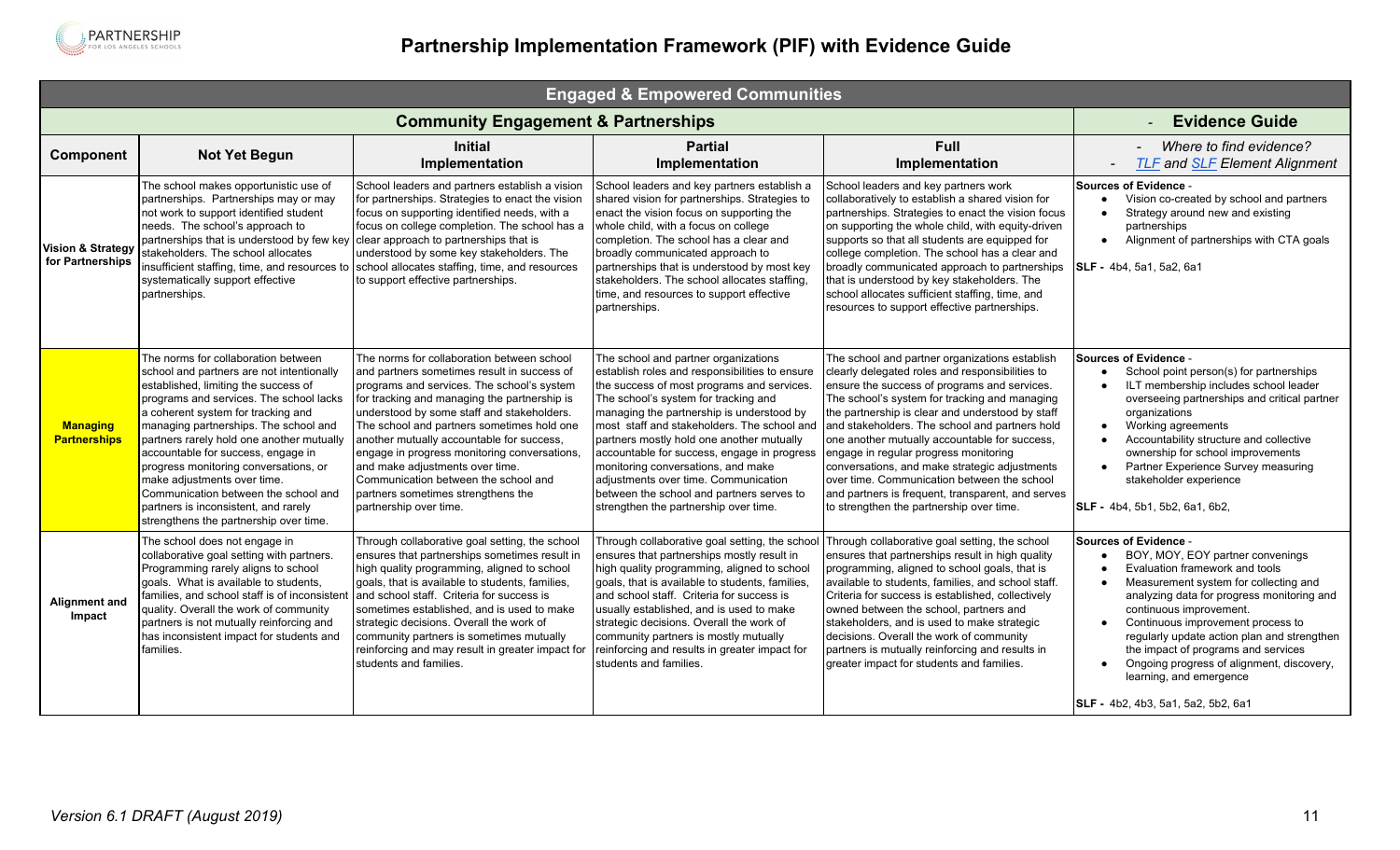

<span id="page-11-0"></span>

|                                                   | <b>Evidence Guide</b>                                                                                                                                                                                                                                                                                                                                                                                    |                                                                                                                                                                                                                                                                                                                                                                                                                                                                                                          |                                                                                                                                                                                                                                                                                                                                                                                                                                                                                                                                                                                         |                                                                                                                                                                                                                                                                                                                                                                                                                                                                                                                                                                                                                                                              |                                                                                                                                                                                                                                                                                                                                                                                                                                                                                                                 |
|---------------------------------------------------|----------------------------------------------------------------------------------------------------------------------------------------------------------------------------------------------------------------------------------------------------------------------------------------------------------------------------------------------------------------------------------------------------------|----------------------------------------------------------------------------------------------------------------------------------------------------------------------------------------------------------------------------------------------------------------------------------------------------------------------------------------------------------------------------------------------------------------------------------------------------------------------------------------------------------|-----------------------------------------------------------------------------------------------------------------------------------------------------------------------------------------------------------------------------------------------------------------------------------------------------------------------------------------------------------------------------------------------------------------------------------------------------------------------------------------------------------------------------------------------------------------------------------------|--------------------------------------------------------------------------------------------------------------------------------------------------------------------------------------------------------------------------------------------------------------------------------------------------------------------------------------------------------------------------------------------------------------------------------------------------------------------------------------------------------------------------------------------------------------------------------------------------------------------------------------------------------------|-----------------------------------------------------------------------------------------------------------------------------------------------------------------------------------------------------------------------------------------------------------------------------------------------------------------------------------------------------------------------------------------------------------------------------------------------------------------------------------------------------------------|
| <b>Component</b>                                  | <b>Not Yet Begun</b>                                                                                                                                                                                                                                                                                                                                                                                     | <b>Initial</b><br>Implementation                                                                                                                                                                                                                                                                                                                                                                                                                                                                         | <b>Partial</b><br>Implementation                                                                                                                                                                                                                                                                                                                                                                                                                                                                                                                                                        | <b>Full</b><br>Implementation                                                                                                                                                                                                                                                                                                                                                                                                                                                                                                                                                                                                                                | Where to find evidence?<br><b>TLF and SLF Element Alignment</b><br>$\overline{\phantom{a}}$                                                                                                                                                                                                                                                                                                                                                                                                                     |
| <b>Vision for</b><br>Organizational<br>Leadership | The school has not developed or<br>discussed an intentional vision around<br>creating, improving and maintaining<br>operational systems as the foundation<br>for school success. The result of the<br>lack of a vision is that school leaders<br>regularly spend time completing<br>technical tasks rather than managing<br>effective systems.                                                           | The school has begun a vision for creating,<br>improving and maintaining operational<br>systems as the foundation for school<br>success. The system inconsistently supports<br>school administrators in managing effective<br>systems. This vision may not be shared<br>across the school's leadership team and may<br>not be clearly communicated to staff and<br>stakeholders.                                                                                                                         | The school has an intentional vision for<br>creating, improving and maintaining<br>operational systems as the foundation for<br>school success. The system supports school<br>administrators in managing effective<br>systems. This includes vision setting,<br>coordinating the actions of others, and<br>supporting and coaching school staff<br>members. This vision is shared across the<br>school's leadership team but may not be<br>clearly communicated to staff and<br>stakeholders.                                                                                           | The school has an intentional vision for<br>creating, improving and maintaining<br>operational systems as the foundation for<br>school success. The system allows school<br>administrators to spend the majority of their<br>time managing effective systems. This<br>includes vision setting, coordinating the<br>actions of others, and supporting and<br>coaching school staff members. This vision is<br>shared across the school's leadership team<br>and is clearly communicated to staff and<br>stakeholders.                                                                                                                                         | Sources of Evidence -<br>School Management Team meetings<br>$\bullet$<br>agendas and notes<br>School Management Team meeting<br>$\bullet$<br>observations<br>Roster of who is on the School management<br>team (P/AP/Coordinators, etc.)<br>Calendars/schedules for observation,<br>meetings, and office work<br>Stakeholder meetings showing evidence of<br>clarity and transparency<br>SLF - 6a1-5, 6b1-2, 6c1-2                                                                                              |
| <b>Management</b><br>and Delegation               | The school has not clearly delegated<br>roles and responsibilities and/or there is<br>no clear communication around<br>ownership of workstreams. The school<br>does not have clear management<br>systems or ways to hold team members<br>accountable for completing work. The<br>school does not have clear expectations<br>or usage of calendars and other tools to<br>track staff needs and deadlines. | The school has delegated relatively few roles<br>and responsibilities and communication of such<br>delegation is inconsistent. There are minimal<br>management systems and team members are<br>held accountable for tasks on an ad hoc and<br>inconsistent basis. The school has very few<br>systems in place to coordinate supports for<br>staff members and to track needs and<br>requests. There is minimal use of calendars<br>and other tools to track staff needs and ensure<br>deadlines are met. | The school has delegated some roles and<br>responsibilities to ensure that critical work is<br>distributed broadly and most staff understand<br>the division of responsibilities. Management<br>systems are inconsistent and hold team<br>members accountable for some tasks, and<br>there are expectations for outcomes/results.<br>The school has some systems in place to<br>coordinate supports for staff members and<br>track staff needs and requests. Some staff<br>use calendars and other tools to meet<br>deadlines and prioritize work, but there is<br>minimal consistency. | The school has clearly delegated roles and<br>responsibilities to ensure that critical work is<br>distributed broadly and that all staff understand<br>the division of responsibilities. Management<br>systems routinely monitor progress, hold team<br>members accountable for completion of tasks.<br>and maintain high expectations for<br>outcomes/results. The school has systems in<br>place to coordinate supports for staff members<br>and track staff needs and requests. Staff use<br>calendars and other tools to effectively ensure<br>highest leverage work is prioritized and<br>deadlines are met.                                            | Sources of Evidence -<br>Org chart<br>$\bullet$<br>Management memo<br>$\bullet$<br>Documents showing job descriptions and<br>$\bullet$<br>delegation of duties<br>Calendars/schedules for observation,<br>$\bullet$<br>meetings, and office work<br>Stakeholder meetings showing evidence of<br>$\bullet$<br>clarity and transparency<br>Check-in meeting documents<br>Office set-up<br>Number of staff performance evaluations<br>Time in classroom observations<br>SLF - 1a2, 3b1-2, 3c3, 6a1-5, 6b1-2, 6c1-2 |
| <b>Budget</b>                                     | The school's budget is not intentionally<br>aligned with the broader goals and data.<br>The school does not have clear systems<br>in place to engage the leadership team,<br>staff and community in the budget<br>decision making process. The school<br>does not have clear systems in place to<br>track the budget and adjustments to the<br>budget are made inconsistently and<br>ineffectively,      | The school is intentional in the development of<br>its budget, with some alignment to broader<br>goals and minimal use of data to drive budget<br>decisions. The school has begun to develop<br>systems to engage the leadership team, staff<br>and community in the budget decision making<br>process. The school has minimal systems in<br>place to track the budget and adjustments to<br>the budget are made on an ad hoc basis<br>throughout the year.                                              | The school's budget mostly aligns with the<br>school's goals and mission/vision and uses<br>some data to drive budget decisions.<br>Feedback from the leadership team, staff and<br>community is sought in the development of the<br>budget and partially incorporated into the<br>decision-making process. The school has<br>basic systems in place to track the budget and<br>most necessary adjustments are made<br>throughout the year so that funds are used in<br>the most impactful way.                                                                                         | The school is strategic in the development and $\vert$ Sources of Evidence<br>management of a budget that aligns with the<br>school's goals and mission/vision, and ensures<br>that fiscal, human, time and materials resource<br>decisions are reviewed, supported, monitored<br>and result in academic achievement of all<br>students. The budget incorporates feedback<br>and input from the leadership team, staff, and<br>community to ensure alignment with school<br>goals. The school has systems in place to<br>track the budget and all necessary adjustments<br>are made throughout the year so that funds are<br>used in the most impactful way. | <b>Budget documents</b><br>$\bullet$<br>CTA goals<br>Needs assessment survey results<br>ILT and SSC meeting notes<br>School Experience Survey results<br>$\bullet$<br>Budget availability report<br>$\bullet$<br>End of year spending report<br><b>Budget control sheets</b><br>Partnership and LAUSD School Experience<br>Survey results<br><b>SLF - 6a1</b>                                                                                                                                                   |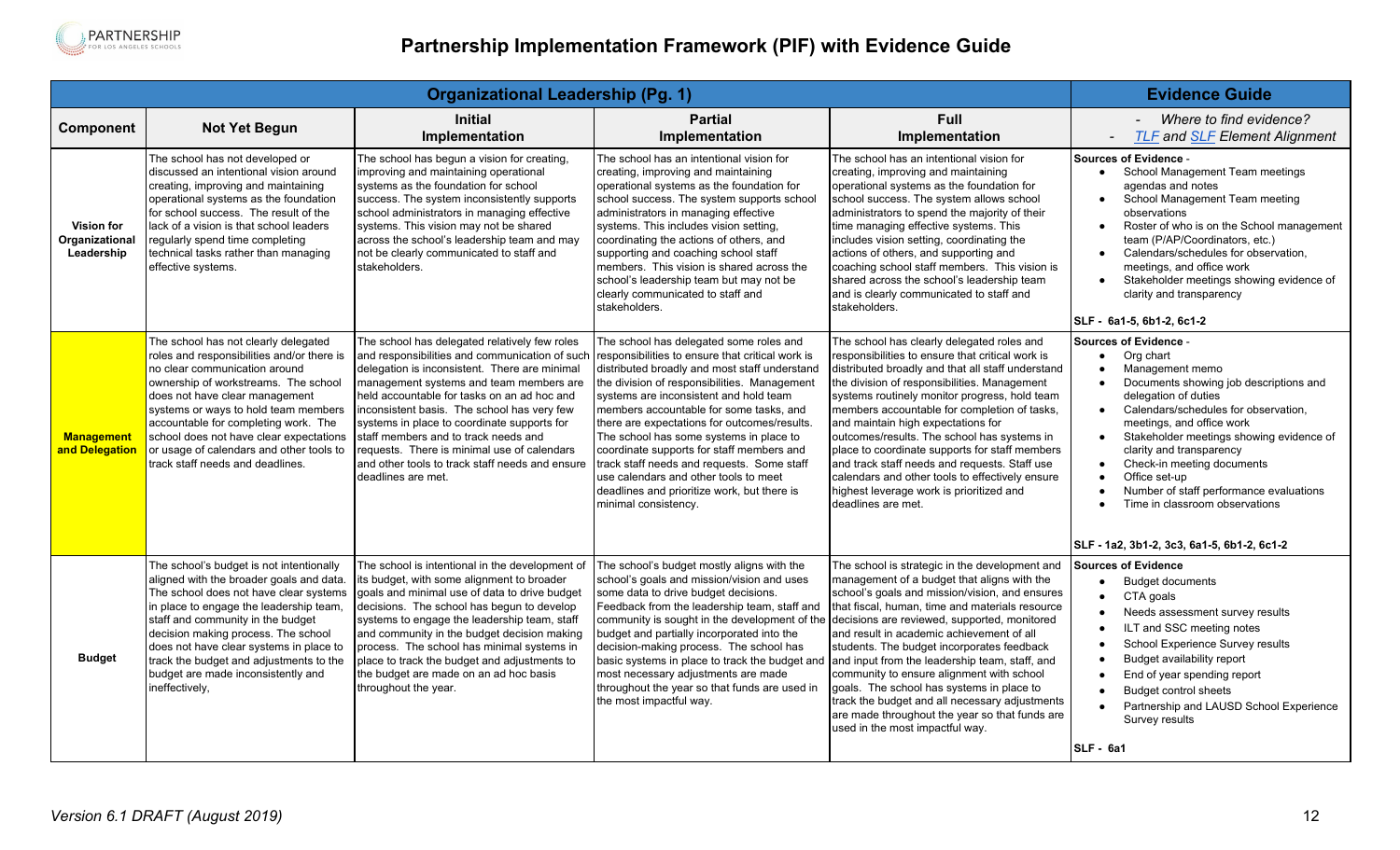

| <b>Organizational Leadership (Pg. 2)</b>           |                                                                                                                                                                                                                                                                                                                                                                                                                                             |                                                                                                                                                                                                                                                                                                                                                                                                                                                                                                                                                                                                |                                                                                                                                                                                                                                                                                                                                                                                                                                                                                                                                                                                                  | <b>Evidence Guide</b>                                                                                                                                                                                                                                                                                                                                                                                                                                                                                                                                                                                                         |                                                                                                                                                                                                                                                                                                                                                                                                            |
|----------------------------------------------------|---------------------------------------------------------------------------------------------------------------------------------------------------------------------------------------------------------------------------------------------------------------------------------------------------------------------------------------------------------------------------------------------------------------------------------------------|------------------------------------------------------------------------------------------------------------------------------------------------------------------------------------------------------------------------------------------------------------------------------------------------------------------------------------------------------------------------------------------------------------------------------------------------------------------------------------------------------------------------------------------------------------------------------------------------|--------------------------------------------------------------------------------------------------------------------------------------------------------------------------------------------------------------------------------------------------------------------------------------------------------------------------------------------------------------------------------------------------------------------------------------------------------------------------------------------------------------------------------------------------------------------------------------------------|-------------------------------------------------------------------------------------------------------------------------------------------------------------------------------------------------------------------------------------------------------------------------------------------------------------------------------------------------------------------------------------------------------------------------------------------------------------------------------------------------------------------------------------------------------------------------------------------------------------------------------|------------------------------------------------------------------------------------------------------------------------------------------------------------------------------------------------------------------------------------------------------------------------------------------------------------------------------------------------------------------------------------------------------------|
| Component                                          | <b>Not Yet Begun</b>                                                                                                                                                                                                                                                                                                                                                                                                                        | <b>Initial</b><br>Implementation                                                                                                                                                                                                                                                                                                                                                                                                                                                                                                                                                               | <b>Partial</b><br>Implementation                                                                                                                                                                                                                                                                                                                                                                                                                                                                                                                                                                 | <b>Full</b><br>Implementation                                                                                                                                                                                                                                                                                                                                                                                                                                                                                                                                                                                                 | - Where to find evidence?<br><b>TLF and SLF Element Alignment</b>                                                                                                                                                                                                                                                                                                                                          |
| <b>Facilities</b>                                  | The school's facilities require significant<br>interventions from time to time to ensure<br>basic cleanliness and upkeep. The<br>school has minimal codified systems and<br>practices to address facilities issues on<br>campus. Significant oversight and time<br>is required of school leader to ensure<br>more significant and/or lingering facilities<br>issues are identified, communicated and<br>ultimately addressed.               | The school facilities are safe but have areas<br>that are not as well kept and/or clean, and the<br>school requires interventions from time to time<br>to maintain standard cleanliness and upkeep.<br>The school has begun to develop systems and<br>practices to address facilities issues on<br>campus, but response time to address issues<br>is variable. Communication between plant<br>manager and school leader is inconsistent, and<br>oversight by school leader is required to ensure<br>more significant and/or lingering facilities<br>issues are being identified and addressed. | The school facilities are safe and mostly clean<br>and well kept. The school has some systems<br>and codified practices in place to address<br>facilities issues on campus, with most issues<br>being addressed in a timely fashion. The<br>plant manager and school leader<br>communicate on a regular basis to ensure<br>more significant and/or lingering facilities<br>issues are addressed, but school leader is<br>required to follow up on an ongoing basis with<br>plant manager and district staff to ensure<br>facilities issues are consistently being<br>identified and addressed.   | The school facilities are safe, clean and present Sources of Evidence -<br>a welcoming and inviting environment for<br>students and families. The school has detailed<br>systems and codified practices in place to<br>address facilities issues on campus with<br>minimal disruption to school and classroom<br>operations. Effective communication exists<br>between the school leader, plant manager and<br>district staff to ensure more significant and/or<br>lingering facilities issues are promptly<br>communicated and addressed in a timely<br>fashion.                                                             | Visual observation of campus<br>$\bullet$<br>Review of maintenance logs and service<br>calls list<br>Partnership and LAUSD School Experience<br>$\bullet$<br>Survey results<br>Procedure/system for reporting campus<br>$\bullet$<br>facilities issues<br>System to track service calls and flag service<br>$\bullet$<br>needs pending<br>School leader CPM meeting agendas<br>$\bullet$<br>SLF - 6b1, 6a4 |
| Compliance                                         | The school has no clear systems in<br>place to address critical compliance<br>obligations and needs (e.g., Williams,<br>principal certifications, textbooks, and<br>income verification). The school's<br>routines and assignments to meet<br>obligations are ad hoc and require<br>significant investment of time from<br>school leader.                                                                                                   | The school has minimal systems in place to<br>address critical compliance obligations and<br>needs (e.g., Williams, principal certifications,<br>textbooks, and income verification). The<br>school's routines and assignments to meet<br>obligations are ad hoc and require an elevated<br>investment of time from school leader.                                                                                                                                                                                                                                                             | The school has systems which proactively<br>identify some, but not all, critical compliance<br>obligations and needs (e.g., Williams, principal<br>certifications, textbooks, and income<br>verification). The school has some routines<br>and assignments which meet obligations with<br>some investment of time from school leader.                                                                                                                                                                                                                                                            | The school has strong systems which<br>proactively identify critical compliance<br>obligations and needs (e.g., Williams, principal<br>certifications, textbooks, and income<br>verification). The school has developed<br>routines and assignments which meet<br>obligations efficiently and with minimal<br>investment of time from school leader.                                                                                                                                                                                                                                                                          | <b>Sources of Evidence -</b><br>Org chart with assignments for compliance<br>Compliance data (e.g. 100% income<br>verification submission)<br>Principal certifications<br>$\bullet$<br>Quality of compliance events/experiences<br>(e.g. Williams)<br>SLF-6c2                                                                                                                                              |
| <b>Student</b><br><b>Recruitment</b>               | The school has no specific articulated<br>strategy related to student recruitment.<br>School recruitment activities occur on an<br>ad hoc basis, but are not linked to a<br>broader consistent strategy. The school<br>is not in contact with feeder schools to<br>support articulation efforts.                                                                                                                                            | The school has an overarching strategy related<br>to student recruitment, but it is not yet a<br>strategic plan. The school has a point<br>person/lead that spends limited time on<br>recruitment activities. The school has begun to<br>develop some marketing materials. The school<br>leaders have minimal communication or<br>systems to recruit from other feeder pattern<br>schools.                                                                                                                                                                                                     | The school has a written strategic plan related<br>to student recruitment and is investing some<br>funding to student recruitment activities. The<br>school has an enrollment goal in its plan. The<br>school has a point person for student<br>recruitment, but this person has limited time<br>available to lead and coordinate student<br>recruitment activities and initiatives. The<br>school has made contact with and developed<br>initial relationships with their respective feeder<br>schools.                                                                                         | The school has a comprehensive and well<br>articulated strategic plan related to student<br>recruitment, which incorporates ambitious<br>enrollment goals, and invests adequate<br>financial resources in student recruitment<br>activities. The school has a staff member<br>dedicated to leading and coordinating all it's<br>student recruitment activities and initiatives.<br>The school leader has effective relationships<br>with their respective feeder schools.                                                                                                                                                     | <b>Sources of Evidence</b><br>Norm day data<br>Recruitment planning documents<br><b>Budget</b><br>$\bullet$<br>Community engagement calendar<br>Strategic plans (e.g. CTA)<br>Staffing responsibilities<br>$\bullet$<br><b>SLF - 6a1, 6b1</b>                                                                                                                                                              |
| Talent:<br><b>Recruitment and</b><br><b>Hiring</b> | The leadership team has no clear<br>strategy for identifying potential<br>vacancies and rarely develops<br>succession plans. Leadership team<br>rarely utilizes district and Partnership<br>resources to recruit staff. The selection<br>model is not consistently implemented, is<br>not rigorous, and leads to inconsistent<br>quality of new hires. The leadership<br>rarely makes use of district and<br>Partnership supports supports. | The leadership team identifies potential<br>vacancies and develops succession plans<br>when prompted. The leadership team utilizes<br>district and Partnership resources to recruit<br>staff. The leadership team recruits staff when<br>vacancies are present. The selection model is<br>not consistently implemented or may not be<br>rigorous, and leads to inconsistent quality of<br>new hires. The leadership team makes use of<br>district and Partnership supports supports only<br>when prompted.                                                                                     | The leadership team identifies most potential<br>vacancies early and develops succession<br>plans. The leadership team utilizes multiple<br>pipelines for recruiting staff. The leadership<br>team recruits new staff, even when vacancies<br>are not present. The selection model is<br>rigorous, and includes for most hires an<br>interview, demo lesson, and reference checks<br>and mostly leads to high-performing and<br>high-potential hires. The leadership team<br>makes use of the district and Partnership<br>supports regarding recruitment, hiring, and<br>ongoing staffing needs. | The leadership team identifies potential<br>vacancies early and develops succession<br>plans. The leadership team utilizes many<br>pipelines for recruiting staff. The leadership<br>team proactively recruits high-performing staff<br>even when vacancies are not present. The<br>selection model is rigorous, including interviews<br>with key stakeholders, demo lesson, reference<br>checks, and consistently leads to<br>high-performing and high-potential hires. The<br>leadership team strategically makes use of<br>district and Partnership supports regarding<br>recruitment, hiring, and ongoing staffing needs. | Sources of Evidence -<br>Long term staffing plan<br>Sources from which teachers are hired<br>Time between identification of vacancy and<br>date filled<br>Recruitment tools/materials, school website,<br>$\bullet$<br>social media<br>SLF - 6a1, 6a2, 6a3, 6a4, 6a5                                                                                                                                       |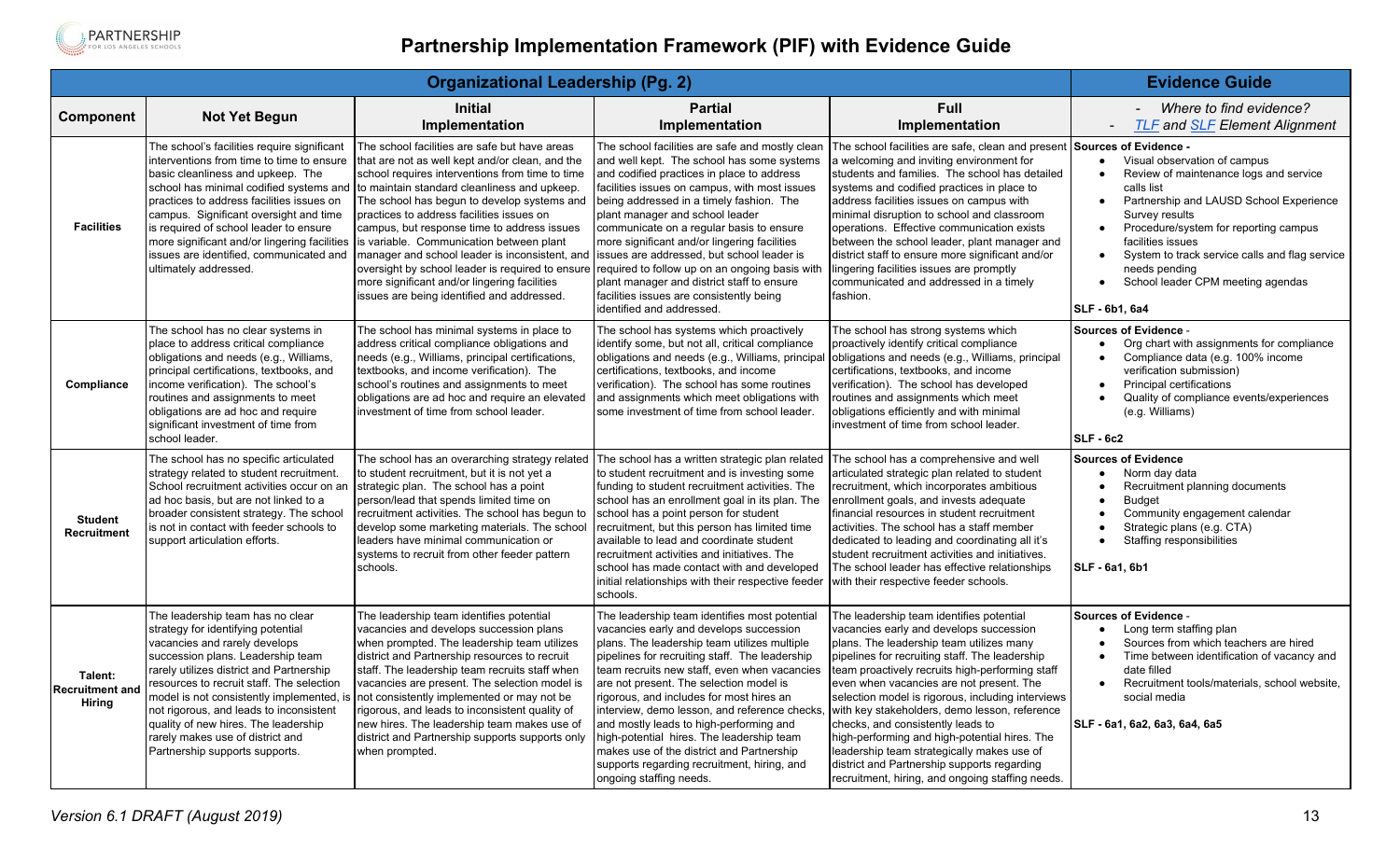

| <b>Organizational Leadership (Pg. 3)</b>      |                                                                                                                                                                                                                                                                                                                                                                                                                                                                                                                                                                                                                                                     |                                                                                                                                                                                                                                                                                                                                                                                                                                                                                                                                                                                                                                                                                                                                         |                                                                                                                                                                                                                                                                                                                                                                                                                                                                                                                                                                                                                                                      | <b>Evidence Guide</b>                                                                                                                                                                                                                                                                                                                                                                                                                                                                                                                                                                                                                                                                                     |                                                                                                                                                                                                                                                                                            |
|-----------------------------------------------|-----------------------------------------------------------------------------------------------------------------------------------------------------------------------------------------------------------------------------------------------------------------------------------------------------------------------------------------------------------------------------------------------------------------------------------------------------------------------------------------------------------------------------------------------------------------------------------------------------------------------------------------------------|-----------------------------------------------------------------------------------------------------------------------------------------------------------------------------------------------------------------------------------------------------------------------------------------------------------------------------------------------------------------------------------------------------------------------------------------------------------------------------------------------------------------------------------------------------------------------------------------------------------------------------------------------------------------------------------------------------------------------------------------|------------------------------------------------------------------------------------------------------------------------------------------------------------------------------------------------------------------------------------------------------------------------------------------------------------------------------------------------------------------------------------------------------------------------------------------------------------------------------------------------------------------------------------------------------------------------------------------------------------------------------------------------------|-----------------------------------------------------------------------------------------------------------------------------------------------------------------------------------------------------------------------------------------------------------------------------------------------------------------------------------------------------------------------------------------------------------------------------------------------------------------------------------------------------------------------------------------------------------------------------------------------------------------------------------------------------------------------------------------------------------|--------------------------------------------------------------------------------------------------------------------------------------------------------------------------------------------------------------------------------------------------------------------------------------------|
| <b>Component</b>                              | <b>Not Yet Begun</b>                                                                                                                                                                                                                                                                                                                                                                                                                                                                                                                                                                                                                                | <b>Initial</b><br>Implementation                                                                                                                                                                                                                                                                                                                                                                                                                                                                                                                                                                                                                                                                                                        | <b>Partial</b><br>Implementation                                                                                                                                                                                                                                                                                                                                                                                                                                                                                                                                                                                                                     | Full<br>Implementation                                                                                                                                                                                                                                                                                                                                                                                                                                                                                                                                                                                                                                                                                    | Where to find evidence?<br><b>TLF and SLF Element Alignment</b>                                                                                                                                                                                                                            |
| <b>Talent: Strategic</b><br><b>Assignment</b> | The school's system for staff<br>assignments is informed mostly by staff<br>preferences and not students' needs.<br>Class schedules and room allocations<br>are not built to intentionally maximize<br>student learning. Staffing schedules<br>have not taken into account teachers'<br>needs for collaboration or professional<br>development. Classroom and teaching<br>assignments do not consider which staff<br>will best meet the needs of particular<br>students and student groups.                                                                                                                                                         | The school's system for staff assignments<br>sometimes leads to decisions based on<br>students' needs, but may not be informed by<br>evidence of staff performance. Class schedules   needs. Class schedules and room allocations<br>and room allocations maximize learning for<br>some students. Staffing schedules allow for<br>collaborative opportunities, peer observation,<br>and professional development for some staff.<br>Classroom and teaching assignments<br>sometimes pair highest-performing staff with<br>highest-need students, but not systematically.                                                                                                                                                                | The school's system for monitoring evidence<br>of staff performance leads to most<br>assignments being made based on students'<br>maximize learning for most students. Staffing<br>schedules allow for collaborative<br>opportunities, peer observation, and<br>professional development for most staff. Most<br>classroom and teaching assignments are<br>based on multiple data inputs that pair highest<br>performing staff with highest need students.                                                                                                                                                                                           | The school's system for monitoring evidence of Sources of Evidence -<br>staff performance leads to all assignment<br>decisions being made based on students'<br>needs. The leadership team works<br>collaboratively to create class schedules and<br>room allocations that maximize learning for all<br>students. Staffing schedules ensure frequent<br>and ongoing collaborative opportunities, peer<br>observation, and professional development for<br>all staff. Classroom and teaching assignments<br>are based on multiple data inputs that pair<br>highest performing staff with highest need<br>students.                                                                                         | <b>Master Schedule</b><br>$\bullet$<br>Teacher Support Dashboard w/ cycle for<br>$\bullet$<br>updating it regularly<br>Student performance by teacher<br>$\bullet$<br><b>LAUSD Cert Form</b><br>Williams Compliance Report<br>SLF - 6a1, 6a2, 6a3                                          |
| Talent:<br><b>Retention</b>                   | There is no clear system for teacher<br>retention. School-based onboarding of<br>new hires is inconsistent. The lack of<br>consistent support leads to new hires not<br>being retained. The system does not<br>differentiate supports considering the<br>career pathways/growth opportunities<br>that can be utilized to retain the<br>high-performing teachers.                                                                                                                                                                                                                                                                                    | Some of the school's system for teacher<br>retention is purposeful, and strategic. New<br>teachers take part in school-based onboarding<br>but access to routine PD is inconsistent. It is<br>unclear that supports lead to newly hired<br>teachers being retained. The system<br>inconsistently considers the ups and downs<br>that teachers likely experience throughout the<br>year. The plan does not consider the career<br>pathways/growth opportunities that can be<br>utilized to retain the high-performing teachers.<br>The plan results in some teachers being<br>retained into the following school year.                                                                                                                   | The school's system for teacher retention is<br>mostly purposeful and strategic. New teachers<br>take part in school-based onboarding and<br>have access to routine PD that may include<br>supports for social-emotional wellbeing.<br>Supports lead to a majority of newly-hired<br>teachers being retained. For most teachers,<br>the system anticipates ups and downs that<br>teachers likely experience throughout the<br>year. The plan may consider career<br>pathways/growth opportunities that can be<br>utilized to retain high-performing teachers.<br>The plan results in most teachers being<br>retained into the following school year. | The school's system for teacher retention is<br>purposeful, strategic, and considers both new<br>and experienced teachers. New teachers<br>always take part in school-based onboarding,<br>have access to routine PD, and receive support<br>for social-emotional wellbeing. Supports lead to<br>newly-hired teachers being retained. For all<br>teachers, the system anticipates ups and<br>downs that teachers likely experience<br>throughout the year. The plan considers career<br>pathways/growth opportunities that can be<br>utilized to retain high-performing teachers. The<br>plan results in all or almost all teachers being<br>retained into the following school year.                     | <b>Sources of Evidence -</b><br>Teacher retention rate Aug to June, and Aug<br>$\bullet$<br>to Aug<br>School culture survey data<br>$\bullet$<br>PD plans<br>$\bullet$<br>Evidence of targeted new teacher supports<br>Artifacts from staff cultural celebrations<br><b>SLF - 6a3, 6a4</b> |
| Talent:<br>Evaluation                         | The formal evaluation system is<br>implemented only to the minimum<br>extent. As a result, staff do not have<br>access to transparent feedback about<br>their level of performance, areas of<br>strength, areas for growth, and<br>resources available.<br>Systems for documenting and<br>addressing serious performance<br>concerns may not exist. For individuals<br>demonstrating serious performance<br>concerns, staff evaluation practices may<br>not be followed to fidelity and<br>documentation is not routinely collected<br>in collaboration with LAUSD support<br>staff. There is little evidence of an exit<br>strategy for any staff. | The formal evaluation system is used, and is<br>mostly fair, objective, and provides at least<br>summative feedback to staff. As a result, some summative feedback to most staff. As a result<br>school staff have an understanding of their<br>level of performance, areas of strength, areas<br>for growth, and resources available. Systems<br>for documenting and addressing serious<br>performance concerns are consistently<br>implemented when necessary. For some<br>individuals demonstrating serious performance<br>concerns, staff evaluation practices are<br>followed to fidelity and documentation is<br>routinely collected in collaboration with LAUSD<br>support staff resulting in an exit strategy in<br>some cases. | The evaluation system - formal and informal -<br>is fair, objective, and provides formative and<br>most school staff have an understanding of<br>their level of performance, areas of strength,<br>areas for growth, and resources available.<br>Systems for documenting and addressing<br>serious performance concerns are usually<br>implemented when necessary. For most<br>individuals demonstrating serious<br>performance concerns, staff evaluation<br>practices are followed to fidelity and<br>documentation is routinely collected in<br>collaboration with LAUSD support staff<br>resulting in an exit strategy in most cases.            | The evaluation system - formal and informal - is Sources of Evidence -<br>fair, objective, and provides formative and<br>summative feedback to all staff. As a result, all<br>school staff fully understand their level of<br>performance, areas of strength, areas for<br>growth, and resources available. Systems for<br>documenting and addressing serious<br>performance concerns are efficiently<br>implemented when necessary, but rarely used.<br>For all individuals demonstrating serious<br>performance concerns, evaluation practices are<br>followed to fidelity and documentation is<br>routinely collected in collaboration with LAUSD<br>support staff resulting in a clear exit strategy. | Confidential HR documents regarding staff<br>$\bullet$<br>evaluation, targeted supports from school<br>administrators and LAUSD support staff, and<br>feedback provided to the staff member.<br>PD plans<br>$\bullet$<br>SLF-6a3                                                           |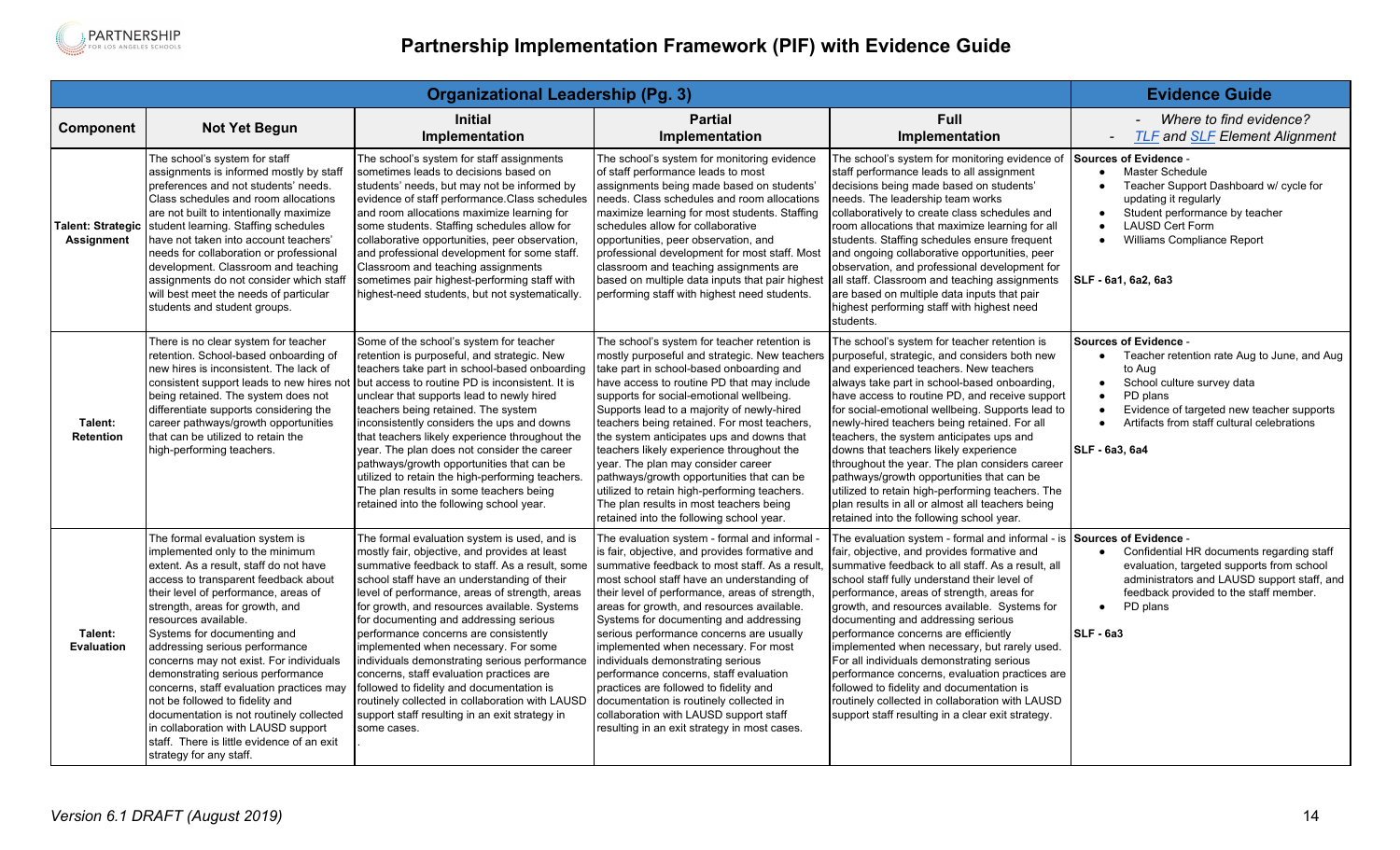

| Organizational Leadership (Pg. 4)                            |                                                                                                                                                                                                                                                                                                                                                                               |                                                                                                                                                                                                                                                                                                                                                                                                                                                                                                                                                                                                                                                                            |                                                                                                                                                                                                                                                                                                                                                                                                              | <b>Evidence Guide</b>                                                                                                                                                                                                                                                                                                                                                                                                                                                                                                                                            |                                                                                                                                                                                                                                                                                                                          |
|--------------------------------------------------------------|-------------------------------------------------------------------------------------------------------------------------------------------------------------------------------------------------------------------------------------------------------------------------------------------------------------------------------------------------------------------------------|----------------------------------------------------------------------------------------------------------------------------------------------------------------------------------------------------------------------------------------------------------------------------------------------------------------------------------------------------------------------------------------------------------------------------------------------------------------------------------------------------------------------------------------------------------------------------------------------------------------------------------------------------------------------------|--------------------------------------------------------------------------------------------------------------------------------------------------------------------------------------------------------------------------------------------------------------------------------------------------------------------------------------------------------------------------------------------------------------|------------------------------------------------------------------------------------------------------------------------------------------------------------------------------------------------------------------------------------------------------------------------------------------------------------------------------------------------------------------------------------------------------------------------------------------------------------------------------------------------------------------------------------------------------------------|--------------------------------------------------------------------------------------------------------------------------------------------------------------------------------------------------------------------------------------------------------------------------------------------------------------------------|
| Component                                                    | Not Yet Begun                                                                                                                                                                                                                                                                                                                                                                 | <b>Initial</b><br>Implementation                                                                                                                                                                                                                                                                                                                                                                                                                                                                                                                                                                                                                                           | <b>Partial</b><br>Implementation                                                                                                                                                                                                                                                                                                                                                                             | <b>Full</b><br>Implementation                                                                                                                                                                                                                                                                                                                                                                                                                                                                                                                                    | Where to find evidence?<br><b>TLF</b> and <b>SLF</b> Element Alignment<br>$\overline{\phantom{a}}$                                                                                                                                                                                                                       |
| Community<br><b>Relations,</b><br>Branding,<br>and Marketing | The school has limited school identity,<br>an ineffective or outdated website, no<br>school logo or crest, and has few school<br>materials appropriate for distribution.<br>The school does not have Partnership<br>co-branding. The school doesn't<br>collaborate consistently with other<br>schools or the community. The school<br>has little or no social media presence. | The school has some identity in the community $ $ The school has an identity in the community<br>that may be Partnership co-branded. School<br>leaders have some relationships with the<br>community and are sometimes visible. The<br>school sometimes collaborates with other<br>schools and organizations to bring resources to organizations to bring resources to their<br>their school. The school has a current website<br>which may not be co-branded. School<br>materials may not be consistently appropriate<br>for distribution. The school may not have a<br>social media presence. The school may have<br>a logo or professionally developed visual<br>brand. | that is clear, and Partnership co-branded.<br>School leaders have relationships with the<br>community and are mostly visible. The school<br>collaborates with other schools and<br>school. The school has a current, co-branded<br>website, and has appropriate school materials<br>for distribution. The school has a<br>professionally developed visual brand, and is<br>active on social media platforms. | The school has a strong identity in the<br>community that is clear, consistent and<br>Partnership co-branded. School leaders have<br>strong relationships with the community and are<br>visible. The school collaborates with other<br>Partnership schools, districts schools and<br>organizations to bring resources to their school.<br>The school has a current, co-branded website,<br>is consistently active on social media platforms<br>with compelling content, and has professionally<br>designed and co-branded school materials for<br>Idistribution. | Sources of Evidence<br>Website<br>School leader presence at community events<br><b>Branding materials</b><br>Social Media Presence<br>Signage<br>Letterhead<br>Collateral Materials (Face Sheets, Banners,<br>Tablecloths, Brochure, etc.)<br>Community engagement events hosted at<br>the school site<br>SLF - 5b1, 5b2 |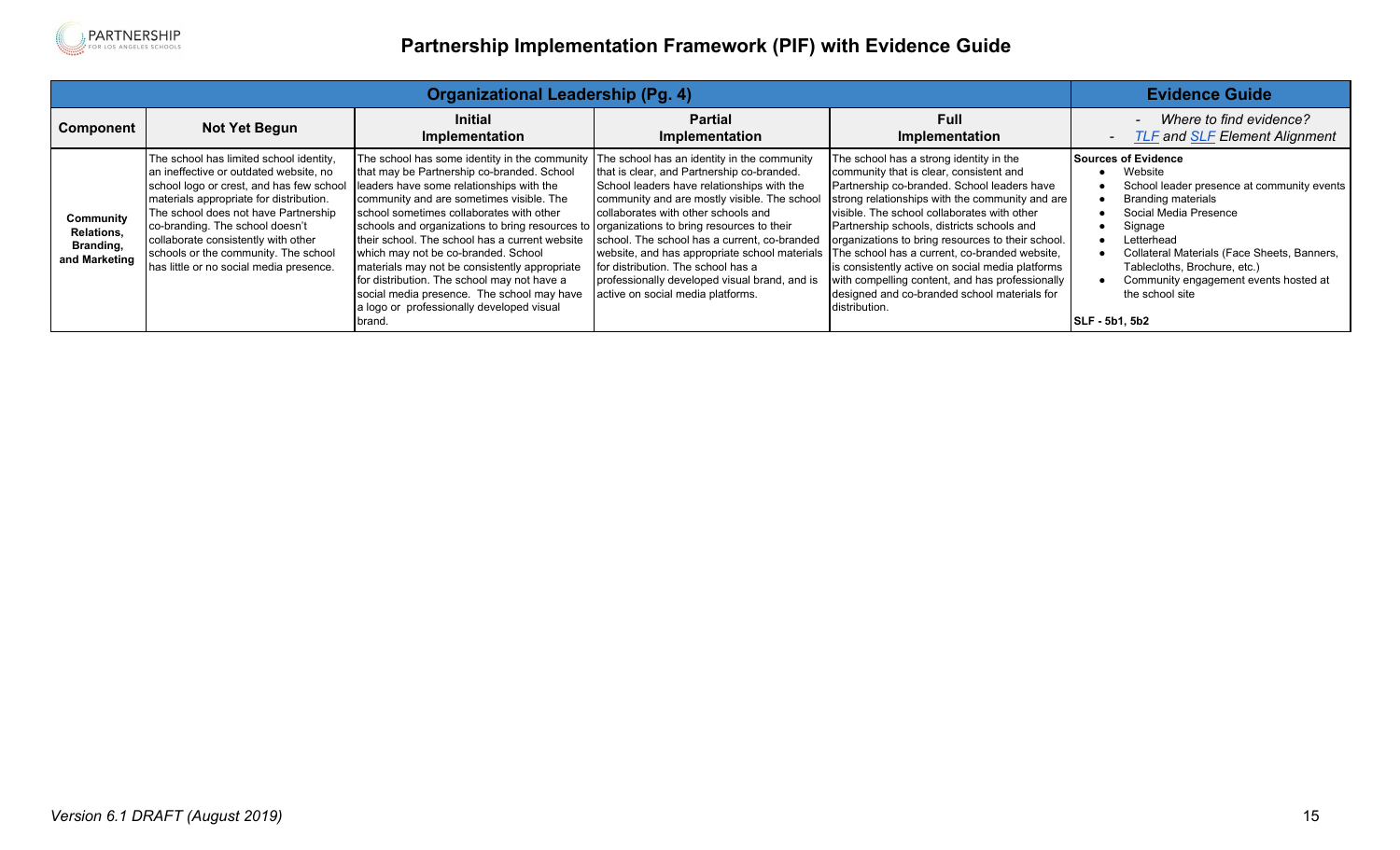

### <span id="page-15-0"></span>**Glossary**

| <b>Term</b>                        | <b>Definition</b>                                                                                                                                                                                                                                                                                                                                                                                                                                                                                                                                                                                                                                                                                          |
|------------------------------------|------------------------------------------------------------------------------------------------------------------------------------------------------------------------------------------------------------------------------------------------------------------------------------------------------------------------------------------------------------------------------------------------------------------------------------------------------------------------------------------------------------------------------------------------------------------------------------------------------------------------------------------------------------------------------------------------------------|
| <b>Teacher Team</b>                | A group of teachers who serve a common group of students (i.e. grade level), who teach a common subject/content (i.e. department), or other collection of teachers assembled for the purpose of engaging in<br>collaborative work, via an inquiry process, focused on the improvement of student outcomes, staff performance, and/or the execution of strong school systems. Teacher teams may also include staff members<br>who are not classroom teachers.                                                                                                                                                                                                                                               |
| <b>Backwards</b><br>Planning       | The process of planning units of study by starting with the definition of learning outcomes, essential questions & understandings, culminating tasks/assessments, and the criteria for success for students.<br>Learning activities, experiences, and lesson plans are then designed to create the intended outcomes.<br>Concept adapted from the work of Grant Wiggins and Jay McTighe in Understanding By Design http://en.wikipedia.org/wiki/Understanding by Design                                                                                                                                                                                                                                    |
| <b>Unit Plan</b>                   | The written plan for instruction for a unit of study, which should include an articulation of at least the following elements:<br>End of unit learning outcomes<br>Essential questions & understandings<br>Assessments (diagnostic, formative, summative)<br>Learning activities/experiences students will engage in throughout the unit<br>Alignment with relevant standards<br>Pacing calendar for content/lessons throughout the unit<br>Key vocabulary and concepts critical to mastery of the content and skills for the unit<br>Plans for differentiation and access to learning for all students<br>Materials and resources needed for the unit of study                                            |
| <b>Lesson Plan</b>                 | The written plan for instruction for one lesson with students, which should include an articulation of at least the following elements:<br>Learning outcomes/objectives<br>Relevant essential question(s)<br>An agenda for the lesson showing how time will be used<br>Learning activities/experiences students will engage in during the lesson<br>Intentional planning for questions students will be asked<br>Key vocabulary and concepts critical to mastery of the content and skills for the lesson<br>Plans for assessment, including ongoing checks for understanding<br>Plans for differentiation and access to learning for all students<br>Materials and resources needed for the unit of study |
| Pedagogy                           | The theory of learning that informs teachers' practice and implementation of instructional strategies                                                                                                                                                                                                                                                                                                                                                                                                                                                                                                                                                                                                      |
| Instructional<br><b>Strategies</b> | The enacted method(s) of teaching during a lesson                                                                                                                                                                                                                                                                                                                                                                                                                                                                                                                                                                                                                                                          |
| <b>Culturally relevant</b>         | The intentional collection of choices a school, teacher team, or individual teacher makes in curriculum and instructional strategy to intentionally attend to the cultural backgrounds, norms, and assets of students<br>and the community context of the school.                                                                                                                                                                                                                                                                                                                                                                                                                                          |
| <b>Summative</b><br>assessments    | Assessments designed to measure whether or not students have mastered content and skills relative to standards. These assessments typically happen at the end of a unit of study, semester, or year.                                                                                                                                                                                                                                                                                                                                                                                                                                                                                                       |
| Interim<br>assessments             | Assessments designed to measure whether or not students are on track towards mastery of content and skills relative to standards. These assessments typically happen multiple times during a semester or<br>school year and serve as "dipstick" measures                                                                                                                                                                                                                                                                                                                                                                                                                                                   |